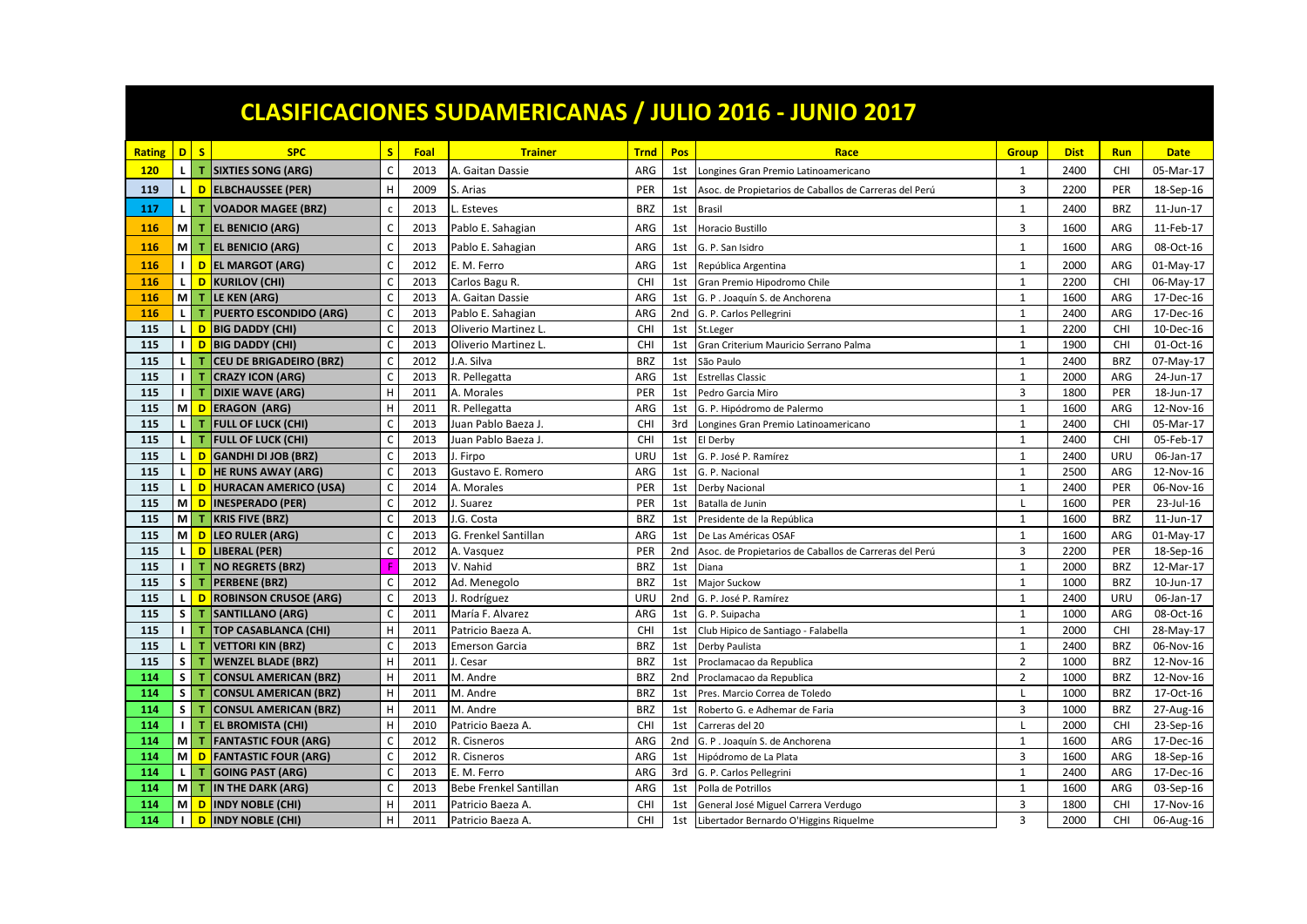| 114 |              | M T INVADER (BRZ)                            | $\mathsf{C}$ | 2012 | R. Solanes                  | <b>BRZ</b> | 1st             | Barão e Baronesa Von Leithner                    | $\mathsf{L}$            | 1600 | <b>BRZ</b> | 09-Apr-17 |
|-----|--------------|----------------------------------------------|--------------|------|-----------------------------|------------|-----------------|--------------------------------------------------|-------------------------|------|------------|-----------|
| 114 |              | L D KEANE (ARG)                              | $\mathsf{C}$ | 2012 | A. Gaitan Dassie            | ARG        | 1st             | G. P. Dardo Rocha                                | $\mathbf{1}$            | 2400 | ARG        | 19-Nov-16 |
| 114 |              | S   T   NASHVILLE TEXAN (ARG)                | $\mathsf{C}$ | 2011 | A. Gaitan Dassie            | ARG        | 1st             | G. P. Alzaga de Unzué                            | $\mathbf{1}$            | 1000 | ARG        | 01-Dec-16 |
| 114 |              | L D OLD BUNCH (ARG)                          | $\mathsf C$  | 2012 | A. Marsiglia                | ARG        | 1st             | Vicente Casares                                  | $\overline{2}$          | 2500 | ARG        | 22-Oct-16 |
| 114 | $\mathbf{L}$ | <b>ORDAK DAN (ARG)</b><br>l T                | H            | 2008 | Juan Carlos Etchechoury (J) | ARG        | 1st             | G. P. 25 de Mayo                                 | $\mathbf{1}$            | 2400 | ARG        | 25-May-17 |
| 114 |              | $S$ $T$<br><b>THUNDER CAT (BRZ)</b>          | $\mathsf C$  | 2013 | Ad. Menegolo                | <b>BRZ</b> | 1st             | Cordeiro da Graça                                | $\overline{2}$          | 1000 | <b>BRZ</b> | 13-May-17 |
| 114 |              | $S$ $T$<br><b>THUNDER CAT (BRZ)</b>          | $\mathsf C$  | 2013 | Ad. Menegolo                | <b>BRZ</b> | 1st             | Jockey Club de São Paulo                         | L                       | 1000 | <b>BRZ</b> | 09-Apr-17 |
| 113 |              | 11T<br><b>DONA BRUJA (ARG)</b>               |              | 2012 | Agustín Pavlovsky           | ARG        | 1st             | Copa de Plata                                    | $\mathbf{1}$            | 2000 | ARG        | 08-Dec-16 |
| 113 |              | I D EL ARMENIO (CHI)                         | $\mathsf{C}$ | 2012 | F. Banda                    | PER        | 1st             | <b>Enrique Meiggs</b>                            | $\overline{2}$          | 2000 | PER        | 02-Apr-17 |
| 113 |              | I D EL ENEMIGO (PER)                         | $\mathsf C$  | 2012 | L. Hammond                  | PER        | 1st             | La Copa                                          | $\overline{2}$          | 2000 | PER        | 23-Apr-17 |
| 113 |              | LI T<br><b>EMPEROR RODERIC (BRZ)</b>         | $\mathsf C$  | 2013 | R.M. Lima                   | <b>BRZ</b> | 3rd             | <b>Brasil</b>                                    | $\mathbf{1}$            | 2400 | <b>BRZ</b> | 11-Jun-17 |
| 113 | $\mathbf{L}$ | <b>EMPEROR RODERIC (BRZ)</b><br>T.           | $\mathsf C$  | 2013 | R.M. Lima                   | <b>BRZ</b> | 1st             | Cruzeiro do Sul                                  | $\mathbf{1}$            | 2400 | <b>BRZ</b> | 09-Apr-17 |
| 113 | $\mathbf{L}$ | <b>ENÓLOGO (BRZ)</b><br>$\mathbf{T}$         | $\mathsf C$  | 2013 | Ad. Menegolo                | <b>BRZ</b> | 7th             | <b>Brasil</b>                                    | $\mathbf{1}$            | 2400 | <b>BRZ</b> | 11-Jul-17 |
| 113 |              | L T<br><b>ENÓLOGO (BRZ)</b>                  | $\mathsf{C}$ | 2013 | Ad. Menegolo                | <b>BRZ</b> | 1st             | Doutor Frontin                                   | $\overline{2}$          | 2400 | <b>BRZ</b> | 13-May-17 |
| 113 |              | M T<br><b>FIDEDIGNO (ARG)</b>                | $\mathsf H$  | 2011 | J.C.Batista                 | <b>BRZ</b> | 1st             | Julio Capua                                      | $\overline{3}$          | 1600 | <b>BRZ</b> | 04-Dec-16 |
| 113 |              | M D<br><b>GRAN CARBONCILLO (CHI)</b>         | $\mathsf C$  | 2013 | Patricio Baeza A.           | CHI        | 1st             | Domingo S. Herrera Martínez                      | $\overline{2}$          | 1500 | CHI        | 13-Aug-16 |
| 113 |              | M T<br><b>GUARUMAN (BRZ)</b>                 | $\mathsf C$  | 2013 | J.M.B.Aragão                | <b>BRZ</b> | 1st             | Estado do Rio de Janeiro                         | $\mathbf{1}$            | 1600 | <b>BRZ</b> | 12-Feb-17 |
| 113 |              | M T<br><b>HAT PUNTANO (ARG)</b>              | $\mathsf{C}$ | 2013 | Carlos D. Etchechoury       | ARG        | 1st             | Dos Mil Guineas                                  | $\mathbf{1}$            | 1600 | ARG        | 03-Aug-16 |
| 113 |              | L D KODIAK BOY (PER)                         | H            | 2011 | J. Suarez                   | PER        | 1st             | Jockey Club del Perú                             | $\mathbf{1}$            | 2400 | PER        | 25-Jun-17 |
| 113 |              | 11T<br>LARCO (CHI)                           | $\mathsf{C}$ | 2012 | Jorge Inda M.               | CHI        | 3rd             | Club Hipico de Santiago - Falabella              | $\mathbf{1}$            | 2000 | CHI        | 28-May-17 |
| 113 |              | I D MR. LEGUIA (PER)                         | $\mathsf C$  | 2012 | A. Morales                  | PER        | 1st             | Ciudad de Lima                                   | $\overline{2}$          | 2000 | PER        | 15-Jan-17 |
| 113 |              | $L$ T MUST GO ON (ARG)                       | H            | 2011 | Nicolás Ferro               | ARG        | 1st             | Copa de Oro                                      | 1                       | 2400 | ARG        | 29-Oct-16 |
| 113 |              | $\blacksquare$<br><b>PORTO FINO (CHI)</b>    | H            | 2011 | Patricio Baeza A.           | <b>CHI</b> | 1st             | Primavera Hernan Braun P. y Carolina Budge de B. | $\overline{\mathbf{3}}$ | 2000 | CHI        | 25-Nov-16 |
| 113 |              | L D RIO VETTEL (ARG)                         | $\mathsf C$  | 2012 | Roxana San Millan           | ARG        | 3rd             | <b>Vicente Casares</b>                           | $\overline{2}$          | 2500 | ARG        | 22-Oct-16 |
| 113 |              | I D ROMAÑO (ARG)                             | $\mathsf{C}$ | 2012 | J. Carlos Etchechoury (h)   | ARG        | 1st             | Clausura                                         | $\overline{2}$          | 2000 | ARG        | 19-Dec-16 |
| 113 |              | 11T<br><b>SALTO OLÍMPICO (BRZ)</b>           | $\mathsf{C}$ | 2013 | R. Solanes                  | <b>BRZ</b> | 1st             | Jockey Club de São Paulo                         | $\mathbf{1}$            | 2000 | <b>BRZ</b> | 04-Dec-16 |
| 113 |              | S D SASSAGOULA SPRINGS (ARG)                 |              | 2012 | José L. Palacios            | ARG        | 1st             | Maipú                                            | $\mathbf{1}$            | 1000 | ARG        | 12-Nov-16 |
| 113 |              | L T TINKU (CHI)                              | $\mathsf C$  | 2013 | Oliverio Martinez L.        | <b>CHI</b> | 2 <sub>nd</sub> | El Derby                                         | $\mathbf{1}$            | 2400 | CHI        | 05-Feb-17 |
| 113 |              | M D TRY TWICE (ARG)                          | H            | 2010 | José L. Toledo              | ARG        | 1st             | Latinoamérica                                    | 3                       | 1600 | ARG        | 22-Jan-17 |
| 113 |              | M D TRY TWICE (ARG)                          | H            | 2010 | José L. Toledo              | ARG        | 1st             | Oswaldo Aranha                                   |                         | 1600 | ARG        | 22-Dec-16 |
| 112 |              | M   T   DANIEL BOONE (BRZ)                   | $\mathsf C$  | 2012 | R. Morgado Neto             | <b>BRZ</b> | 1st             | Roi Normand                                      | <b>NG</b>               | 1600 | <b>BRZ</b> | 16-Oct-16 |
| 112 |              | L T DEPARTURE TIME (BRZ)                     | $\mathsf C$  | 2012 | D. Guignoni                 | <b>BRZ</b> | 4th             | <b>Brasil</b>                                    | $\mathbf{1}$            | 2400 | <b>BRZ</b> | 11-Jun-17 |
| 112 |              | M   T   EASY TO LOVE (BRZ)                   | $\mathsf C$  | 2013 | M. Andre                    | <b>BRZ</b> | 1st             | Pres. Antonio Teixeira de Assumpção              | $\overline{\mathbf{3}}$ | 1600 | <b>BRZ</b> | 25-Feb-17 |
| 112 |              | M T EASY TO LOVE (BRZ)                       | $\mathsf C$  | 2013 | M. Andre                    | <b>BRZ</b> | 1st             | Ipiranga                                         | $\mathbf{1}$            | 1600 | <b>BRZ</b> | 28-Aug-16 |
| 112 |              | <b>TEL FARAON (CHI)</b>                      | H            | 2009 | Luis Diaz C.                | CHI        | 2nd             | Copa de Oro                                      | $\overline{2}$          | 2000 | CHI        | 31-Oct-16 |
| 112 |              | I D FINNEON (BRZ)                            | $\mathsf{C}$ | 2013 | A. Gaitan Dassie            | ARG        | 1st             | Otoño                                            | $\overline{2}$          | 2000 | ARG        | 12-Mar-17 |
| 112 |              | I D FIRST AMOUR (BRZ)                        | $\mathsf C$  | 2012 | A.B. Pereira                | <b>BRZ</b> | 1st             | Paraná                                           | $\overline{3}$          | 2000 | <b>BRZ</b> | 11-Dec-16 |
| 112 |              | S D GLORY SEATTLE (ARG)                      | $\mathsf{C}$ | 2013 | Marcelo José Perez          | ARG        | 1st             | Ciudad de Buenos Aires                           | $\mathbf{1}$            | 1000 | ARG        | 01-May-17 |
| 112 |              | LI TI<br><b>HANOMAAN (PER)</b>               | $\mathsf H$  | 2011 | L.A. Olivares               | PER        | 1st             | Santorin                                         | $\overline{3}$          | 2600 | PER        | 07-Aug-16 |
| 112 |              | $\blacksquare$<br><b>HARLAN'S BLUE (ARG)</b> | $\mathsf C$  | 2011 | J. Carlos Etchechoury (h)   | ARG        | 1st             | Italia                                           | $\overline{2}$          | 2000 | ARG        | 30-Sep-16 |
| 112 |              | LIT.<br><b>HUBER (BRZ)</b>                   | $\mathsf{C}$ | 2013 | D. Guignoni                 | <b>BRZ</b> | 1st             | Almirante Marques de Tamandare                   | $\overline{2}$          | 2400 | <b>BRZ</b> | 06-Aug-16 |
| 112 |              | $S$ $T$<br><b>HUMOR ACIDO (ARG)</b>          | H            | 2011 | L. A. Gaitan                | ARG        | 1st             | <b>Estrellas Sprint</b>                          | $\mathbf{1}$            | 1000 | ARG        | 24-Jun-17 |
| 112 |              | LI TI<br><b>KILIMANJARO (BRZ)</b>            | $\mathsf{C}$ | 2012 | R. Solanes                  | <b>BRZ</b> | 5th             | Brasil                                           | $\mathbf{1}$            | 2400 | <b>BRZ</b> | 11-Jun-17 |
| 112 |              | $M$ T<br><b>KOLLER (ARG)</b>                 | H            | 2010 | P. Nickel Filho             | ARG        | 1st             | 9 de Julio                                       | $\overline{2}$          | 1600 | ARG        | 10-Jul-16 |
| 112 |              | 11T<br><b>MARATON (BRZ)</b>                  | $\mathsf{C}$ | 2013 | V. Fornasaro                | <b>BRZ</b> | 2 <sub>nd</sub> | Jockey Club de São Paulo                         | $\mathbf{1}$            | 2000 | <b>BRZ</b> | 04-Dec-16 |
| 112 |              | M   T   MARATON (BRZ)                        | $\mathsf{C}$ | 2013 | V. Fornasaro                | <b>BRZ</b> | 1st             | João Adhemar de Almeirda Prado                   | $\mathbf{1}$            | 1600 | <b>BRZ</b> | 15-Nov-16 |
| 112 |              | $M$ T<br><b>MET DAY (ARG)</b>                | H            | 2009 | J. L. Palacios              | ARG        | 3rd             | G. P. Joaquín S. de Anchorena                    | $\mathbf{1}$            | 1600 | ARG        | 17-Dec-16 |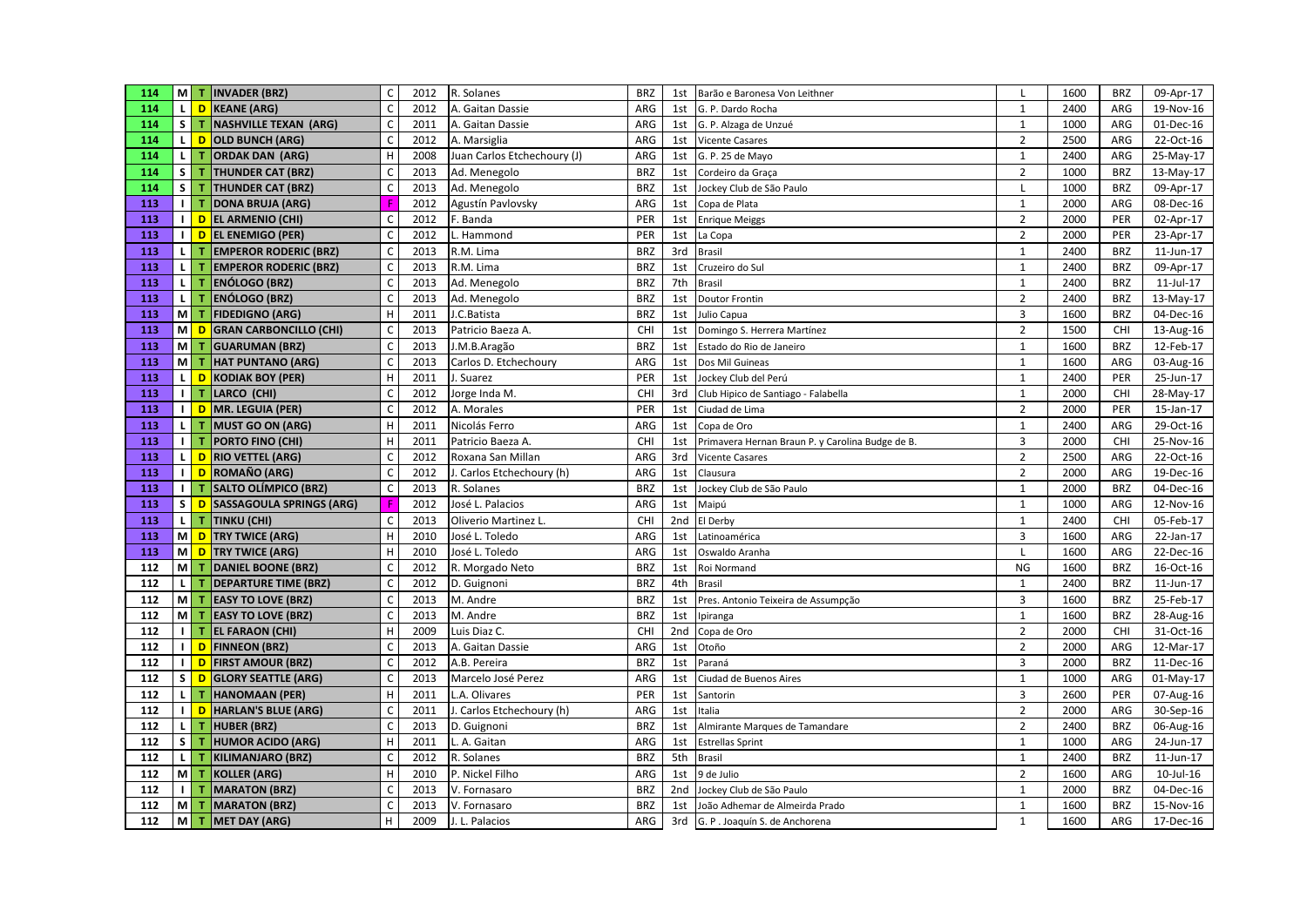| 112 |                |     | M   T   MET DAY (ARG)             | H                         | 2009 | J. L. Palacios         | ARG        |                 | 1st Ecuador                                  | $\overline{2}$          | 1600 | ARG        | 10-Sep-16 |
|-----|----------------|-----|-----------------------------------|---------------------------|------|------------------------|------------|-----------------|----------------------------------------------|-------------------------|------|------------|-----------|
| 112 | <b>M</b>       | T   | MET DAY (ARG)                     | H                         | 2009 | J. L. Palacios         | ARG        | 1st             | Rep. Federativa del Brasil                   | $\overline{3}$          | 1400 | ARG        | 15-Aug-16 |
| 112 | <b>L</b>       |     | D PERFECTO JUEZ (ARG)             | $\mathsf{C}$              | 2013 | Pedro O. Armada        | ARG        |                 | 1st G. P. Pcia. de Bs. As.                   | $\mathbf{1}$            | 2200 | ARG        | 16-Oct-16 |
| 112 | $\mathbf{L}$   |     | D SALTO DEL PRINCIPE (CHI)        | $\mathsf H$               | 2011 | Patricio Baeza A.      | CHI        | 1st             | Pedro del Rio Talavera                       | $\overline{3}$          | 2200 | CHI        | 16-Jul-16 |
| 112 | $\mathbf{L}$   |     | <b>D</b> SALTO DEL PRINCIPE (CHI) | $\mathsf H$               | 2011 | Patricio Baeza A.      | CHI        | 1st             | G.P. De Honor                                | $\overline{2}$          | 2400 | CHI        | 03-Jun-16 |
| 112 | $\mathsf{L}$   | т   | <b>STREET LOLO (ARG)</b>          | $\mathsf C$               | 2012 | A. Morales             | PER        | 1st             | Presidente de la República                   | $\mathbf 2$             | 2400 | PER        | 23-Oct-16 |
| 112 |                |     | M D TUMBLE TOWN (CHI)             | H                         | 2011 | Jose Miguel Alvarez D. | CHI        | 1st             | Fernando Moller Bordeu                       | $\overline{2}$          | 1600 | CHI        | 04-Aug-16 |
| 111 |                | M T | ADMIRAL (CHI)                     | $\mathsf{C}$              | 2013 | Guillermo Aguirre A.   | CHI        | 1st             | Polla de Potrillos                           | $\mathbf{1}$            | 1700 | CHI        | 31-Jul-16 |
| 111 | мI             |     | D   AREZZO (USA)                  | $\mathsf H$               | 2011 | A. Arias               | PER        | 1st             | <b>OSAF</b>                                  | $\overline{2}$          | 1600 | PER        | 25-Jun-17 |
| 111 | мI             |     | D BARBON (PER)                    | $\mathsf C$               | 2013 | J. Salas               | PER        | 1st             | Polla de Potrillos                           | $\mathbf{1}$            | 1600 | PER        | 04-Sep-16 |
| 111 | $\mathsf{L}$   | т   | <b>BESITOS (ARG)</b>              | $\mathsf C$               | 2012 | R. Pellegatta          | ARG        | 1st             | Gral. San Martín                             | $\mathbf{1}$            | 2400 | ARG        | 09-Sep-16 |
| 111 | $\mathbf{L}$   | т   | <b>BESITOS (ARG)</b>              | $\mathsf C$               | 2012 | R. Pellegatta          | ARG        | 1st             | Comparación                                  | $\mathbf 2$             | 2400 | ARG        | 15-Aug-16 |
| 111 | $\perp$        | т   | <b>BRILLO DE SOL (CHI)</b>        | $\mathsf{C}$              | 2013 | Patricio Baeza A.      | CHI        | 1st             | Nacional Ricardo Lyon                        | $\mathbf{1}$            | 2000 | CHI        | 25-Sep-16 |
| 111 | мI             |     | D CHE MICKY (ARG)                 | $\mathsf{C}$              | 2013 | Jorge L.Coman          | ARG        | 1st             | 25 de Mayo de 1810                           | $\overline{2}$          | 1600 | ARG        | 21-May-17 |
| 111 | s l            |     | D CHRONNOS (BRZ)                  | $\mathsf H$               | 2011 | Ad. Menegolo           | <b>BRZ</b> | 1st             | Hipodromo da Gavea                           | $\overline{3}$          | 1200 | <b>BRZ</b> | 06-Aug-16 |
| 111 | <b>M</b>       | T   | <b>CUT START (ARG)</b>            | $\mathsf{C}$              | 2012 | Gustavo E. Romero      | ARG        | 2 <sub>nd</sub> | Ecuador                                      | $\overline{2}$          | 1600 | ARG        | 10-Sep-16 |
| 111 | $\mathbf{L}$   |     | <b>DAFFY GIRL (BRZ)</b>           |                           | 2012 | R. Morgado Neto        | <b>BRZ</b> | 2nd             | <b>Brasil</b>                                | $1\,$                   | 2400 | <b>BRZ</b> | 11-Jun-17 |
| 111 | $\perp$        | т   | DAFFY GIRL (BRZ)                  |                           | 2012 | R. Morgado Neto        | <b>BRZ</b> | 1st             | Marcos Ribas de Faria                        | $\mathsf{L}$            | 2000 | <b>BRZ</b> | 12-Mar-17 |
| 111 | $\perp$        | T   | <b>EDOTTO (BRZ)</b>               | $\mathsf C$               | 2013 | R. Solanes             | <b>BRZ</b> | 2 <sub>nd</sub> | Francisco Eduardo de Paula Machado           | $\mathbf{1}$            | 2000 | <b>BRZ</b> | 12-Mar-17 |
| 111 | <b>M</b>       | T   | <b>EDOTTO (BRZ)</b>               | $\mathsf{C}$              | 2013 | R. Solanes             | <b>BRZ</b> | 1st             | José Buarque de Macedo                       | $\overline{3}$          | 1600 | <b>BRZ</b> | 15-Jan-17 |
| 111 | $\perp$        | T   | <b>EL SHAKLAN (BRZ)</b>           | $\mathsf{C}$              | 2013 | Ad. Menegolo           | <b>BRZ</b> | 1st             | Linneo de Paula Machado                      | $\mathbf{1}$            | 2000 | <b>BRZ</b> | 06-Aug-16 |
| 111 | $\blacksquare$ | T   | <b>FRISSON (BRZ)</b>              | H                         | 2011 | <b>Emerson Garcia</b>  | <b>BRZ</b> | 1st             | Copa ABCPCC Classica Matias Machline         | $\mathbf{1}$            | 2000 | <b>BRZ</b> | 06-Aug-16 |
| 111 | $\blacksquare$ | D   | <b>GRAND SOHO (ARG)</b>           | $\mathsf C$               | 2013 | Hector H. Brandi       | ARG        |                 | 2nd G. P. Nacional                           | $\mathbf{1}$            | 2500 | ARG        | 12-Nov-16 |
| 111 | s              | т   | <b>HIGH HOURS (BRZ)</b>           | $\boldsymbol{\mathsf{H}}$ | 2011 | M. Decki               | <b>BRZ</b> | 2nd             | Copa ABCPCC Velocidade Mario Belmonte Moglia | $\overline{3}$          | 1000 | <b>BRZ</b> | 17-Jul-16 |
| 111 | M <sub>l</sub> | D   | JUMP HIGH (URU)                   | $\mathsf{C}$              | 2013 | R. Colombo             | URU        | 1st             | G. P. Pedro Piñeyrúa                         | URU G1                  | 1600 | URU        | 06-Jan-17 |
| 111 | мI             | T   | KAXINGUELE                        | $\mathsf{C}$              | 2013 | V. Nahid               | <b>BRZ</b> | 2 <sub>nd</sub> | Presidente de la Republica                   | $\mathbf{1}$            | 1600 | <b>BRZ</b> | 11-Jun-17 |
| 111 | $\blacksquare$ | т   | <b>KING DAVID (BRZ)</b>           | $\mathsf C$               | 2013 | V. Nahid               | <b>BRZ</b> | 1st             | Francisco Eduardo de Paula Machado           | 1                       | 2000 | <b>BRZ</b> | 12-Mar-17 |
| 111 | $\mathbf{L}$   | т   | <b>KIRIAKI (ARG)</b>              | $\mathsf F$               | 2012 | Juan B. Udaondo        | ARG        | 1st             | Gilberto Lerena                              | $\mathbf{1}$            | 2200 | ARG        | 01-Apr-17 |
| 111 | $\blacksquare$ |     | <b>KISS ME NOW (BRZ)</b>          |                           | 2013 | R.Soares               | <b>BRZ</b> | 1st             | Diana                                        | $\mathbf{1}$            | 2000 | <b>BRZ</b> | 06-Nov-16 |
| 111 | мI             | т   | KIWI GREEN SUITE (BRZ)            | $\mathsf C$               | 2013 | A.F.Barbosa            | <b>BRZ</b> | 2nd             | Ipiranga                                     | $\mathbf{1}$            | 1600 | <b>BRZ</b> | 04-Dec-16 |
| 111 | -L I           | T.  | <b>KODIAK BOY (PER)</b>           | H                         | 2011 | I. Suarez              | PER        | 2nd             | Santorin                                     | $\overline{3}$          | 2600 | PER        | 07-Aug-16 |
| 111 | s l            |     | D LOLO FOREVER (USA)              | $\mathsf H$               | 2010 | A. Morales             | PER        | 1st             | <b>ENRIQUE MARTINELLI TIZON</b>              |                         | 1400 | PER        | 30-Oct-16 |
| 111 | мI             |     | D LOLO FOREVER (USA)              | H                         | 2010 | A. Morales             | PER        | 1st             | Juan Magot Rosello                           |                         | 1600 | PER        | 18-Sep-16 |
| 111 | $\mathbf{L}$   | D   | OGGIGIORNO (BRZ)                  | H                         | 2011 | P. Hernández           | URU        | 1st             | G. P. General Artigas                        | URU G2                  | 2400 | URU        | 02-Apr-17 |
| 111 | $\mathbf{L}$   | D   | OGGIGIORNO (BRZ)                  | $\mathsf H$               | 2011 | P. Hernández           | URU        | 1st             | G. P. Municipal                              | URU G2                  | 2400 | URU        | 04-Feb-17 |
| 111 | $\mathsf{L}$   | т   | <b>PASO REAL (PER)</b>            | $\mathsf{C}$              | 2013 | J. Suarez              | PER        | 1st             | Gran Premio Nacional "Augusto B. Leguia"     | 1                       | 2600 | PER        | 11-Dec-16 |
| 111 | $\mathsf{S}$   | т   | QUIERO SARDINA (ARG)              | $\mathsf{C}$              | 2013 | Marcelo S. Sueldo      | ARG        | 1st             | Irlanda                                      | 3                       | 1000 | ARG        | 18-Mar-17 |
| 111 | -L I           | T   | QUIZ KID (ARG)                    | $\mathsf C$               | 2011 | J. S. Maldotti         | ARG        | 5th             | G. P. Carlos Pellegrini                      | $\mathbf{1}$            | 2400 | ARG        | 17-Dec-16 |
| 111 | $\mathbf{L}$   | T.  | QUIZ KID (ARG)                    | $\mathsf C$               | 2011 | J. S. Maldotti         | ARG        | 1st             | Progreso                                     | 3                       | 2400 | ARG        | 25-Sep-16 |
| 111 | $\mathbf{L}$   | т   | <b>RAYO NOCTURNO (CHI)</b>        | $\mathsf{C}$              | 2013 | Alvaro fernandez L.    | CHI        | 5th             | El Derby                                     | $\mathbf{1}$            | 2400 | CHI        | 05-Feb-17 |
| 111 | <b>L</b>       | D   | <b>REY DEL ROCK (CHI)</b>         | $\mathsf C$               | 2012 | Alejandro Padovani E.  | CHI        | 2 <sub>nd</sub> | Pedro del Rio Talavera                       | $\overline{\mathbf{3}}$ | 2200 | <b>CHI</b> | 16-Jul-16 |
| 111 | <b>M</b>       |     | D RUBIROSA (PER)                  | $\mathsf C$               | 2012 | I. Suarez              | PER        | 1st             | Jose Rodriguez Razzeto                       | 3                       | 1700 | PER        | 18-Dec-16 |
| 111 | $\mathsf{L}$   | т   | <b>TINKU (CHI)</b>                | $\mathsf{C}$              | 2013 | Oliverio Martinez L.   | CHI        | 2nd             | Longines Gran Premio Latinoamericano         | $\mathbf 1$             | 2400 | <b>CHI</b> | 05-Mar-17 |
| 110 | τI             | T.  | ASI ES NO MAS (CHI)               | $\mathsf{C}$              | 2013 | Patricio Baeza A.      | CHI        | 2nd             | El Ensayo - Mega                             | $\mathbf{1}$            | 2400 | CHI        | 31-Oct-16 |
| 110 | $\mathbf{L}$   |     | <b>D</b> BELARUSA (ARG)           |                           | 2012 | Roberto Bullrich       | ARG        | 1st             | Ramón Biaus                                  | $\overline{2}$          | 2200 | ARG        | 07-Nov-16 |
| 110 | $\blacksquare$ | T   | <b>BELARUSA (ARG)</b>             |                           | 2012 | Roberto Bullrich       | ARG        | 1st             | La Mission                                   | $\overline{2}$          | 2000 | ARG        | 26-Aug-16 |
| 110 | $\blacksquare$ | т   | <b>BIRDIE GOLD (USA)</b>          | F                         | 2014 | J. Suarez              | PER        |                 | 1st Pamplona                                 | $\mathbf{1}$            | 2000 | PER        | 25-Jun-17 |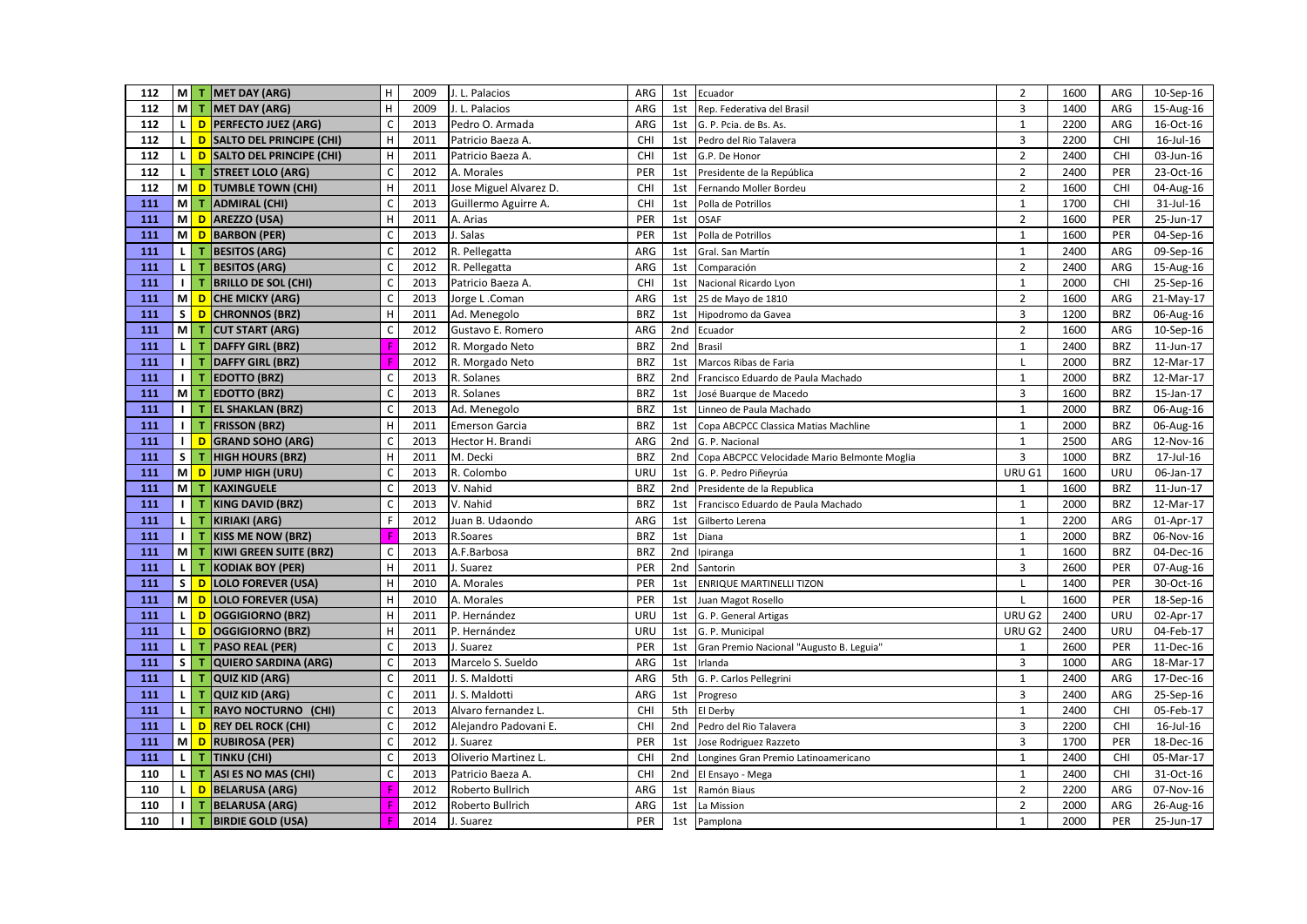| 110 |                |                 | I D BLUE PRIZE (ARG)            | Æ                         | 2012 | J. A. Mayansky Neer  | ARG        |                 | 1st G. P. Selección                      | $\mathbf{1}$            | 2000 | ARG        | 10-Oct-16               |
|-----|----------------|-----------------|---------------------------------|---------------------------|------|----------------------|------------|-----------------|------------------------------------------|-------------------------|------|------------|-------------------------|
| 110 |                | $\mathsf{I}$ D  | <b>BRILLANTE OK (URU)</b>       | F                         | 2013 | R. Cardozo           | URU        | 1st             | G.P. Ciudad de Montevideo                | $\mathbf{1}$            | 2000 | URU        | 06-Jan-17               |
| 110 |                |                 | <b>T CALIFORNIA ONE (USA)</b>   | H                         | 2013 | Oscar Silva S.       | CHI        |                 | 2nd Verano Arturo Cousiño                | $\overline{2}$          | 2000 | CHI        | 31-Mar-17               |
| 110 | <b>LI</b>      | T.              | <b>CALIFORNIA ONE (USA)</b>     | H                         | 2013 | Oscar Silva S.       | CHI        | 1st             | La Copa                                  | $\overline{3}$          | 2400 | CHI        | 23-Dec-16               |
| 110 | ιI             | $\overline{D}$  | <b>CASABLANCA FIGHTER (ARG)</b> | H                         | 2011 | Patricio Baeza A.    | CHI        | 2nd             | Gran Premio de Honor                     | $\overline{2}$          | 2400 | CHI        | 03-Jun-17               |
| 110 | $\mathsf{s}$   | т               | <b>CLIPPERTON (CHI)</b>         | $\mathsf H$               | 2010 | Luis Diaz C.         | CHI        | 1st             | Velocidad                                | $\overline{2}$          | 1000 | CHI        | 31-Oct-16               |
| 110 | <b>LI</b>      | т               | <b>COLOR ROSA (CHI)</b>         | F                         | 2013 | Jorge Inda M.        | CHI        | 1st             | El Ensayo - Mega                         | $\mathbf{1}$            | 2400 | CHI        | 31-Oct-16               |
| 110 | мI             | T.              | <b>COSMOPOLITAN (BRZ)</b>       | $\mathsf{C}$              | 2012 | D. Guignoni          | <b>BRZ</b> | 1st             | Presidente Vargas                        | 3                       | 1600 | <b>BRZ</b> | 27-Nov-16               |
| 110 |                | MD <sub>D</sub> | <b>CUMBUCO (ARG)</b>            | $\mathsf{C}$              | 2012 | Nicolás Ferro        | ARG        | 1st             | Benito Villanueva                        | $\overline{2}$          | 1600 | ARG        | 01-Apr-17               |
| 110 | $\blacksquare$ | т               | <b>DEVIL CAT (BRZ)</b>          | $\mathsf{C}$              | 2013 | V. Nahid             | <b>BRZ</b> | 1st             | Ghadeer                                  | L                       | 2000 | <b>BRZ</b> | 06-Aug-16               |
| 110 | L I            | D               | <b>DON ARCHI (ARG)</b>          | $\mathsf C$               | 2013 | A. Gaitan Dassie     | ARG        |                 | 2nd G. P. 25 de Mayo                     | $\mathbf{1}$            | 2400 | ARG        | 25-May-17               |
| 110 |                | т               | <b>DON ARCHI (ARG)</b>          | $\mathsf C$               | 2013 | A. Gaitan Dassie     | ARG        | 6th             | G. P. Carlos Pellegrini                  | $\mathbf{1}$            | 2400 | ARG        | 17-Dec-16               |
| 110 | $\blacksquare$ | $\overline{D}$  | <b>DON ARCHI (ARG)</b>          | $\mathsf C$               | 2013 | A. Gaitan Dassie     | ARG        | 1st             | Jockey club de la Pcia de Bs. As         | $\overline{2}$          | 2000 | ARG        | 22-Sep-16               |
| 110 | тI             | $\mathbf{T}$    | <b>DON JUAN (BRZ)</b>           | $\mathsf{C}$              | 2013 | V.Nahid              | <b>BRZ</b> | 2 <sub>nd</sub> | Linneo de Paula Machado                  | $\mathbf{1}$            | 2000 | <b>BRZ</b> | 15-Jan-17               |
| 110 | <b>L</b>       | D               | <b>DON PEPIN (URU)</b>          | H                         | 2012 | L. García            | URU        | 1st             | G. P. Presidente de la República         | URU G3                  | 2400 | URU        | 09-Jul-16               |
| 110 |                | $S$ D           | <b>DONJUAN (PER)</b>            | $\mathsf H$               | 2011 | J. Suarez            | PER        | 1st             | <b>Greek Prince</b>                      |                         | 1000 | PER        | 21-May-17               |
| 110 |                | S D             | <b>DONJUAN (PER)</b>            | H                         | 2011 | J. Suarez            | PER        | 1st             | <b>GREEK PRINCE</b>                      | L                       | 1000 | PER        | 21-May-17               |
| 110 | $\blacksquare$ | т               | <b>DROLLIG (BRZ)</b>            | $\mathsf C$               | 2012 | D. Guignoni          | <b>BRZ</b> |                 | 2nd Copa ABCPCC Classica Matias Machline | $\mathbf{1}$            | 2000 | <b>BRZ</b> | 07-Sep-16               |
| 110 | тI             | $\mathbf{T}$    | <b>EKANS (BRZ)</b>              | F                         | 2012 | L. Esteves           | <b>BRZ</b> | 1st             | Roberto E Nelson Grimaldi Seabra         | $\mathbf{1}$            | 2000 | <b>BRZ</b> | $10$ -Jun-17            |
| 110 | $\blacksquare$ | T.              | <b>ESFINGE (BRZ)</b>            |                           | 2013 | R. Solanes           | <b>BRZ</b> | 2nd             | Diana                                    | $\mathbf{1}$            | 2000 | <b>BRZ</b> | 06-Nov-16               |
| 110 |                | $M$ T           | <b>ESFINGE (BRZ)</b>            |                           | 2013 | R. Solanes           | <b>BRZ</b> | 1st             | Barão de Piracicaba                      | $\mathbf{1}$            | 1600 | <b>BRZ</b> | 06-Nov-16               |
| 110 | $\blacksquare$ | D               | <b>FANDIÑO (PER)</b>            | $\mathsf{C}$              | 2013 | A. Vasquez           | PER        | 2 <sub>nd</sub> | Aniv. Fundación del Jockey Club del Perú | L                       | 2000 | PER        | 12-Mar-17               |
| 110 | L              | D               | <b>FLETCHER (URU)</b>           | $\mathsf H$               | 2011 | S. San Martín        | URU        | 2nd             | G.P. Municipal                           | URU G2                  | 2400 | URU        | 04-Feb-17               |
| 110 |                | L D             | <b>FLETCHER (URU)</b>           | H                         | 2011 | S. San Martín        | <b>URU</b> | 3rd             | G. P. José P. Ramírez                    | $\mathbf{1}$            | 2400 | URU        | 06-Jan-17               |
| 110 |                | L D             | <b>GALLILEO'S TOWN (ARG)</b>    | $\mathsf C$               | 2012 | Damian Rebora        | ARG        | 1st             | Gobernador Vicente Dupuy                 | $\overline{\mathbf{3}}$ | 2400 | ARG        | 19-Feb-17               |
| 110 |                | LI TI           | <b>GLADIADOR ACTEON (BRZ)</b>   | $\mathsf{C}$              | 2012 | D. Guignoni          | <b>BRZ</b> | 3rd             | Doutor Frontin                           | $\overline{2}$          | 2400 | <b>BRZ</b> | 13-May-17               |
| 110 |                | M D             | <b>GRAN GATSBY (CHI)</b>        | $\mathsf C$               | 2012 | Patricio Baeza A.    | CHI        | 2nd             | Fernando Moller Bordeu                   | $\overline{2}$          | 1600 | <b>CHI</b> | 04-Aug-16               |
| 110 |                | $M$ T           | <b>GRETA G (ARG)</b>            | F                         | 2012 | Filho Pedro Nickel   | ARG        | 1st             | Mil Guineas                              | $\mathbf{1}$            | 1600 | ARG        | 20-Jul-16               |
| 110 |                | M D             | <b>HAT DÓLAR (ARG)</b>          | $\mathsf{C}$              | 2013 | I. Pereira           | URU        | 1st             | Guillermo Young                          |                         | 1600 | URU        | 19-Mar-17               |
| 110 |                | $S$ D           | <b>HUMOR ACIDO (ARG)</b>        | $\mathsf H$               | 2011 | Carlos A. Buxmann    | ARG        |                 | 2nd G. P. Suipacha                       | $\mathbf{1}$            | 1000 | ARG        | 08-Oct-16               |
| 110 |                | $M$ T           | <b>KIRAN (ARG)</b>              | $\mathsf{C}$              | 2013 | Juan Carlos Nievas   | ARG        | 1st             | Embrujo                                  |                         | 1600 | ARG        | 26-Nov-16               |
| 110 | $\mathsf{L}$   | T               | <b>KIT KAT JET (BRZ)</b>        | $\mathsf C$               | 2013 | A.F.Barbosa          | <b>BRZ</b> | 2nd             | Derby Paulista                           | $\mathbf{1}$            | 2400 | <b>BRZ</b> | 08-Oct-16               |
| 110 | <b>L</b>       | D               | <b>LEGION CAT (ARG)</b>         | $\mathsf C$               | 2013 | G. Vergara           | <b>URU</b> | 2 <sub>nd</sub> | <b>General Artigas</b>                   | URU G2                  | 2400 | URU        | 02-Apr-17               |
| 110 | $\perp$        | т               | <b>MARIE MADELAINE (CHI)</b>    |                           | 2013 | Jorge Andres Inda D. | CHI        | 2nd             | Club Hipico de Santiago - Falabella      | $\mathbf{1}$            | 2000 | CHI        | $\overline{28}$ -May-17 |
| 110 | мI             | т               | <b>MOMENTO DE ALEGRIA (BRZ)</b> | $\mathsf H$               | 2011 | A.F. Correa          | <b>BRZ</b> | 1st             | Natal                                    | $\overline{3}$          | 1500 | <b>BRZ</b> | 15-Oct-16               |
| 110 | мI             | T.              | <b>MR. EMOTION (ARG)</b>        | $\boldsymbol{\mathsf{H}}$ | 2011 | A. Morales           | PER        | 1st             | Batalla de Tarapaca                      | L                       | 1800 | PER        | 20-Nov-16               |
| 110 |                | MD <sub>D</sub> | MR. OMAR (CHI)                  | $\mathsf C$               | 2012 | J. Suarez            | PER        | 1st             | Perinox                                  | $\mathbf{I}$            | 1600 | PER        | 07-Jan-17               |
| 110 |                | $M$ T           | <b>NICHOLAS (ARG)</b>           | $\mathsf{C}$              | 2013 | Nicolás Martín Ferro | ARG        | 2nd             | América                                  | $\overline{2}$          | 1600 | ARG        | 04-Mar-17               |
| 110 | $\mathbf{L}$   | т               | <b>OLYMPIC FLUKE (BRZ)</b>      | $\mathsf{C}$              | 2012 | V. Fornasaro         | <b>BRZ</b> | 1st             | Enio Buffolo                             | $\overline{3}$          | 2400 | <b>BRZ</b> | 08-Oct-16               |
| 110 | τI             | т               | <b>OLYMPIC GAMEBOY (BRZ)</b>    |                           | 2013 | R. Solanes           | <b>BRZ</b> | 8th             | <b>Brasil</b>                            | $\mathbf{1}$            | 2400 | <b>BRZ</b> | 11-Jun-17               |
| 110 |                | $M$ T           | <b>SANDY BAY (CHI)</b>          | $\mathsf C$               | 2013 | Luis G. Catena       | CHI        | 2nd             | Polla de Potrillos                       | $\mathbf{1}$            | 1700 | CHI        | 31-Jul-16               |
| 110 | $\mathsf{L}$   | т               | <b>SENSACIONALE (USA)</b>       | $\mathsf H$               | 2011 | A. Arias             | PER        | 1st             | Laredo                                   |                         | 2600 | PER        | 18-Dec-16               |
| 110 | $\mathsf{L}$   | $\mathbf{T}$    | <b>SENSACIONALE (USA)</b>       | H                         | 2011 | A. Arias             | PER        | 3rd             | Presidente de la República               | $\overline{2}$          | 2400 | PER        | 23-Oct-16               |
| 110 | мI             | T.              | <b>STARRY BOY (ARG)</b>         | $\mathsf{C}$              | 2013 | Miguel A. Arguello   | ARG        | 1st             | Southern Halo                            | $\overline{3}$          | 1400 | ARG        | 14-May-17               |
| 110 | мI             | $\mathbf{T}$    | <b>TANTOS AÑOS (ARG)</b>        | H                         | 2010 | R. Pellegatta        | ARG        | 1st             | Perú                                     | $\overline{2}$          | 1800 | ARG        | 18-Jul-16               |
| 110 | $\blacksquare$ | D               | <b>UKRANO (ARG)</b>             | $\mathsf C$               | 2013 | J. Suarez            | PER        | 1st             | Ricardo Ortiz de Zevallos                | $\mathbf{1}$            | 2000 | PER        | 02-Oct-16               |
| 110 |                | $S$ D           | <b>ULTRA URBANO (ARG)</b>       | $\mathsf C$               | 2013 | Juan C. Cima         | ARG        |                 | 2nd Santiago Lawrie                      | $\overline{3}$          | 1000 | ARG        | 27-May-17               |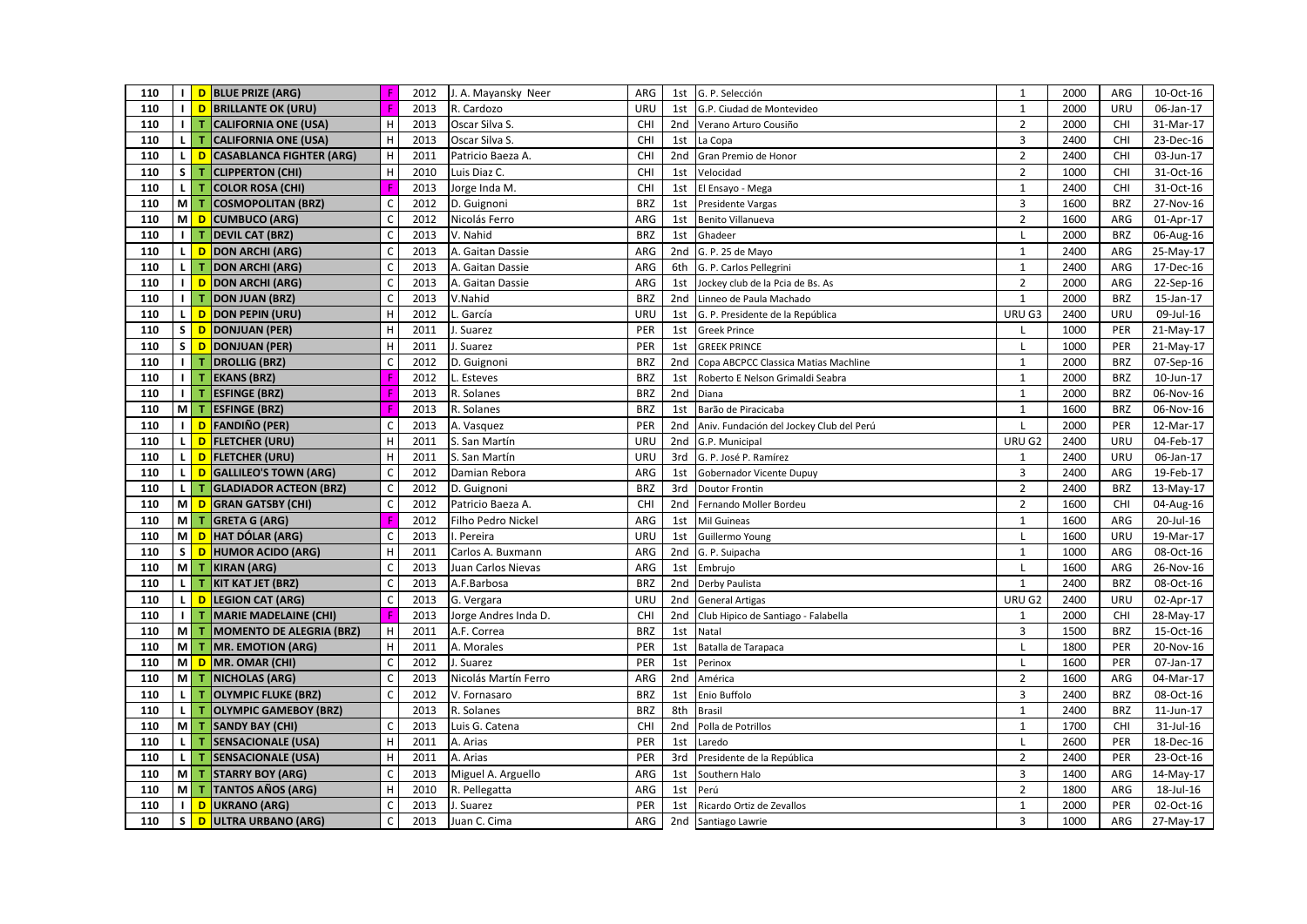| 110        |                   |                 | I   T   VICO (BRZ)                | $\mathsf C$               | 2013 | D. Guignoni           | <b>BRZ</b> |                 | 3rd Francisco Eduardo de Paula Machado          | $\mathbf{1}$            | 2000 | <b>BRZ</b> | 12-Mar-17 |
|------------|-------------------|-----------------|-----------------------------------|---------------------------|------|-----------------------|------------|-----------------|-------------------------------------------------|-------------------------|------|------------|-----------|
| 110        |                   | M D             | <b>VITO CORLEONE (BRZ)</b>        | $\mathsf{C}$              | 2013 | R. Colombo            | URU        | 1st             | G.P. Polla de Potrillos                         | URU G1                  | 1600 | URU        | 03-Sep-16 |
| 109        |                   | MD <sub>D</sub> | <b>ARTIGAL (CHI)</b>              | $\mathsf{C}$              | 2013 | L. Cavieres           | CHI        |                 | 1st Fernando Moller Bordeu                      | $\overline{2}$          | 1600 | <b>CHI</b> | 29-Jun-17 |
| 109        |                   | L D             | <b>BAGÉ IN CONCERT (BRZ)</b>      | $\mathsf C$               | 2013 | L.C.Ávila             | <b>BRZ</b> | 1st             | <b>Bento Gonçalves</b>                          | $\overline{2}$          | 2400 | <b>BRZ</b> | 08-Oct-16 |
| 109        | мI                | т               | <b>BARÃO DA SERRA (BRZ)</b>       | $\mathsf C$               | 2012 | V. Fornasaro          | <b>BRZ</b> | 1st             | Presidente da ABCPCC                            | $\overline{3}$          | 1600 | <b>BRZ</b> | 06-Aug-16 |
| 109        | L I               |                 | <b>BORIS DO JAGUARETÊ (BRZ)</b>   | $\mathsf C$               | 2013 | M. Andre              | <b>BRZ</b> |                 | 1st 14 de Março                                 | $\overline{\mathbf{3}}$ | 2400 | <b>BRZ</b> | 11-Mar-17 |
| 109        | -L I              | т               | <b>BORIS DO JAGUARETÊ (BRZ)</b>   | $\mathsf{C}$              | 2013 | M. Andre              | <b>BRZ</b> | 1st             | PRESIDENTE RAFAEL A. PAES DE BARROS             | L                       | 2400 | <b>BRZ</b> | 29-Jan-17 |
| 109        | $\blacksquare$    | T.              | <b>BORIS DO JAGUARETÊ (BRZ)</b>   | $\mathsf C$               | 2013 | M. Andre              | <b>BRZ</b> | 2nd             | Copa de Campeones                               | $\overline{2}$          | 2000 | <b>BRZ</b> | 18-Dec-16 |
| 109        | $\blacksquare$    | т               | <b>BORIS DO JAGUARETÊ (BRZ)</b>   | $\mathsf C$               | 2013 | M. Andre              | <b>BRZ</b> | 3rd             | Jockey Club de São Paulo                        | $\mathbf{1}$            | 2000 | <b>BRZ</b> | 04-Dec-16 |
| 109        |                   | L D             | <b>BOUNCE BACK (ARG)</b>          | $\mathsf C$               | 2013 | R. Pellegatta         | ARG        | 2 <sub>nd</sub> | G. P. Pcia. de Bs. As.                          | $\mathbf{1}$            | 2200 | ARG        | 16-Oct-16 |
| 109        |                   | $M$ D           | <b>CALAF (URU)</b>                | $\boldsymbol{\mathsf{H}}$ | 2012 | J. Píriz              | URU        | 1st             | Bizancio y Sloop                                |                         | 1600 | URU        | 03-Dec-16 |
| 109        |                   | $M$ T           | <b>CONQUER (CHI)</b>              | $\mathsf C$               | 2013 | Patricio Baeza A.     | CHI        | 3rd             | Polla de Potrillos                              | $\overline{1}$          | 1700 | CHI        | 31-Jul-16 |
| 109        |                   |                 | I D DESCOCADO (URU)               | H                         | 2012 | W. Báez               | URU        | 1st             | Manuel Quintela                                 | $\overline{3}$          | 2000 | URU        | 05-Mar-17 |
| 109        |                   | $S$ $T$         | <b>DESEJADO MAGEE (BRZ)</b>       | H                         | 2011 | J. Silva              | <b>BRZ</b> | 2 <sub>nd</sub> | ORSENIGO                                        | $\mathsf{L}$            | 1000 | <b>BRZ</b> | 12-Mar-17 |
| 109        |                   | L D             | <b>DISTINTO RYE (ARG)</b>         | $\mathsf C$               | 2013 | J. C. Etchechoury (J) | ARG        | 4th             | G. P. Nacional                                  | $\mathbf{1}$            | 2500 | ARG        | 12-Nov-16 |
| 109        | $\mathsf{L}$      | T               | <b>DON INC (ARG)</b>              | $\mathsf{C}$              | 2012 | C. D. Etchechoury     | ARG        | 2nd             | Copa de Oro                                     | $\mathbf{1}$            | 2400 | ARG        | 29-Oct-16 |
| 109        | s l               | т               | <b>DON MENGANO (ARG)</b>          | $\mathsf C$               | 2013 | E. R. Bortule         | ARG        | 1st             | Latency                                         | L                       | 1200 | ARG        | 14-Dec-16 |
| 109        | $\vert$ s $\vert$ | т               | <b>DOUBLE TALK (BRZ)</b>          | F                         | 2012 | R. Morgado Neto       | <b>BRZ</b> | 1st             | <b>ORSENIGO</b>                                 | I.                      | 1000 | <b>BRZ</b> | 12-Mar-17 |
| 109        |                   |                 | <b>I</b>   T   EASIEST WAY (BRZ)  | F                         | 2013 | V. Olivera            | <b>BRZ</b> | 2nd             | Roberto E Nelson Grimaldi Seabra                | $\mathbf{1}$            | 2000 | <b>BRZ</b> | 10-Jun-17 |
| <b>109</b> |                   |                 | S D EL DANZARÍN (BRZ)             | H                         | 2012 | . Pereira             | URU        | 1st             | Maroñas                                         | URU G2                  | 1000 | URU        | 06-Jan-17 |
| 109        |                   |                 | L   T ELEITO (BRZ)                | $\mathsf C$               | 2012 | V. Nahid              | <b>BRZ</b> | 5th             | Longines Gran Premio Latinoamericano            | 1                       | 2400 | <b>CHI</b> | 05-Mar-17 |
| 109        | <b>L</b>          |                 | T ELEITO (BRZ)                    | $\mathsf C$               | 2012 | V. Nahid              | <b>BRZ</b> | 1st             | Escorial                                        | L                       | 2400 | <b>BRZ</b> | 15-Jan-17 |
| 109        | $\blacksquare$    | т               | <b>ENERGIA GUEST (BRZ)</b>        | $\mathsf C$               | 2011 | E. Ricardo            | <b>BRZ</b> | 1st             | <b>IFAH</b>                                     | $\overline{3}$          | 2000 | <b>BRZ</b> | 11-Jun-17 |
| 109        | $\perp$           | т               | <b>ENERGIA HUPP (BRZ)</b>         | F                         | 2012 | R. Lima               | <b>BRZ</b> | 3rd             | Roberto E Nelson Grimaldi Seabra                | $\mathbf{1}$            | 2000 | <b>BRZ</b> | 10-Jun-17 |
| 109        |                   | S D             | <b>ENJOY (URU)</b>                | M                         | 2011 | R. Marrero            | URU        | 1st             | José Martinelli Gómez                           | URU G3                  | 1000 | URU        | 23-Apr-17 |
| 109        |                   | $S$ D           | <b>ENJOY (URU)</b>                | M                         | 2011 | R. Marrero            | URU        |                 | 1st Juana Mautone de Cousiño                    | URU G3                  | 1000 | URU        | 12-Mar-17 |
| 109        |                   | $\blacksquare$  | <b>FINANCIAL AID (URU)</b>        | M                         | 2010 | J. Firpo              | URU        | 1st             | Nicolás Storace Arrosa y Nicólas Storace Montes | <b>NG</b>               | 2000 | URU        | 05-Nov-16 |
| 109        |                   | ID              | <b>FINANCIAL AID (URU)</b>        | M                         | 2010 | J. Firpo              | URU        | 1st             | Stud Book Uruguayo                              | <b>NG</b>               | 2000 | URU        | 08-Oct-16 |
| 109        |                   | I D             | <b>FISKARDO (ARG)</b>             | $\mathsf{C}$              | 2013 | Luis O. Molina        | ARG        | 1st             | G. P. De Honor                                  | $\mathbf{1}$            | 2000 | ARG        | 01-Apr-17 |
| 109        |                   |                 | I D FISKARDO (ARG)                | $\mathsf C$               | 2013 | Luis O. Molina        | ARG        | 2nd             | Otoño                                           | $\mathbf 2$             | 2000 | ARG        | 12-Mar-17 |
| 109        |                   | $1$ T           | <b>FORTY ONE (ARG)</b>            | $\mathsf{C}$              | 2013 | José L. Palacios      | ARG        | 3rd             | <b>Estrellas Classic</b>                        | $\mathbf{1}$            | 2000 | ARG        | 24-Jun-17 |
| 109        |                   |                 | I D FURIA AZTECA (ARG)            |                           | 2013 | Pablo E. Sahagian     | ARG        | 1st             | Arturo R. y Arturo Bullrich                     | $\overline{2}$          | 2000 | ARG        | 12-Mar-17 |
| 109        |                   | L D             | <b>GIANT STEPS (ARG)</b>          | $\mathsf{C}$              | 2013 | Juan Maldotti         | ARG        | 1st             | <b>Eduardo Casey</b>                            | $\overline{2}$          | 2200 | ARG        | 15-Oct-16 |
| 109        |                   | M D             | <b>GIULIA (USA)</b>               | M                         | 2011 | A. Perdomo            | URU        | 1st             | Agraciada                                       | $\overline{3}$          | 1800 | URU        | 16-Jul-16 |
| 109        |                   | $\mathsf{I}$ D  | <b>HALO BULL (PER)</b>            | $\mathsf{C}$              | 2013 | J. Suarez             | PER        |                 | 2nd Ricardo Ortiz de Zevallos                   | $\mathbf{1}$            | 2000 | PER        | 02-Oct-16 |
| 109        |                   | M T             | <b>HARD TRICK (BRZ)</b>           | $\overline{C}$            | 2013 | J.C. Sampaio          | <b>BRZ</b> | 1st             | Presidente da República                         | $\mathbf 2$             | 1600 | <b>BRZ</b> | 07-May-17 |
| 109        | $\perp$           | T.              | <b>HAT SOCRATES (ARG)</b>         | $\mathsf C$               | 2013 | Juan Carlos Bianchi   | ARG        |                 | 2nd G. P. Jockey Club                           | $\mathbf{1}$            | 2000 | ARG        | 08-Oct-16 |
| 109        |                   | MD <sub>D</sub> | <b>HIGH CHRIS (BRZ)</b>           | $\mathsf{C}$              | 2013 | L. Feltran            | <b>BRZ</b> | 1st             | Breno Caldas - TACA CRIACAO E TURFE GAUCHOS     | $\mathbf{I}$            | 1600 | <b>BRZ</b> | 09-Jun-17 |
| 109        |                   | ID              | <b>HISPANIDAD (ARG)</b>           |                           | 2013 | Filho Pedro Nickel    | ARG        | 2nd             | Criadores                                       | $\mathbf{1}$            | 2000 | ARG        | 01-May-17 |
| 109        |                   | L D             | <b>HISPANIDAD (ARG)</b>           |                           | 2013 | Filho Pedro Nickel    | ARG        |                 | 2nd Ramón Biaus                                 | $\overline{2}$          | 2200 | ARG        | 07-Nov-16 |
| 109        |                   | $\mathsf{I}$ D  | <b>HISPANIDAD (ARG)</b>           |                           | 2013 | Filho Pedro Nickel    | ARG        | 2nd             | G. P. Selección                                 | $\mathbf{1}$            | 2000 | ARG        | 10-Oct-16 |
| 109        |                   | MD <sub>D</sub> | <b>HISPANIDAD (ARG)</b>           |                           | 2013 | Filho Pedro Nickel    | ARG        | 1st             | Polla de Potrancas                              | $\mathbf{1}$            | 1600 | ARG        | 03-Sep-16 |
| <b>109</b> |                   |                 | I <mark>D INTERDETTO (ARG)</mark> | $\mathsf{C}$              | 2011 | Isidoro L. San Millan | ARG        | 1st             | ESPECIAL FED. ARG. DE JOCKEYS                   | <b>NG</b>               | 2100 | ARG        | 21-Jul-16 |
| 109        |                   | $M$ T           | <b>KEY DANCE (ARG)</b>            |                           | 2012 | Juan B. Udaondo       | ARG        | 1st             | Fernàndez Guerrico                              | $\overline{2}$          | 1600 | ARG        | 11-Mar-17 |
| 109        |                   | $M$ T           | <b>KEY DANCE (ARG)</b>            |                           | 2012 | Juan B. Udaondo       | ARG        | 1st             | Carlos tomkinson                                | $\overline{2}$          | 1600 | ARG        | 25-Nov-16 |
| 109        |                   | M D             | <b>KEY DANCE (ARG)</b>            |                           | 2012 | Juan B. Udaondo       | ARG        | 1st             | Ricardo Sauze                                   | $\overline{2}$          | 1600 | ARG        | 19-Aug-16 |
| 109        | s l               | т               | <b>KING AT HOME (ARG)</b>         | H                         | 2010 | Marcelo N. Ferragutti | ARG        |                 | 3rd G. P. Suipacha                              | $\mathbf{1}$            | 1000 | ARG        | 08-Oct-16 |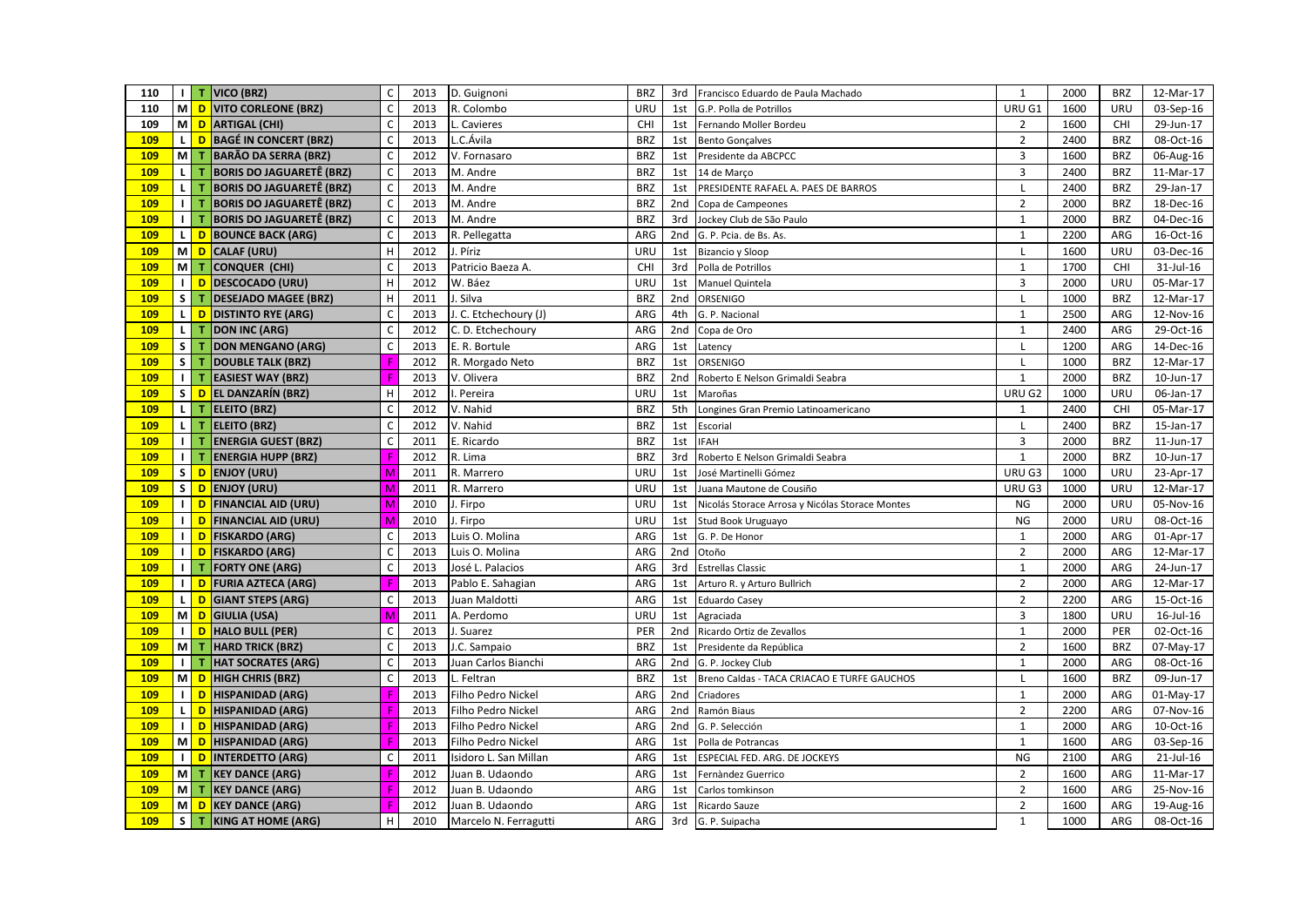| 109 |                |                 | S   T LA BIRKIN (ARG)                | F                         | 2012 | José L. Toledo              | ARG        | 1st             | Olavarría                            | 3              | 1000 | ARG        | 08-Apr-17   |
|-----|----------------|-----------------|--------------------------------------|---------------------------|------|-----------------------------|------------|-----------------|--------------------------------------|----------------|------|------------|-------------|
| 109 |                |                 | S D LA BIRKIN (ARG)                  |                           | 2012 | José L. Toledo              | ARG        | 1st             | Venezuela                            | $\overline{2}$ | 1000 | ARG        | 04-Nov-16   |
| 109 |                |                 | S <mark>D LA BIRKIN (ARG)</mark>     |                           | 2012 | José L. Toledo              | ARG        | 1st             | Lotería Nacional                     | 3              | 1000 | ARG        | 07-Oct-16   |
| 109 |                |                 | L   T LAFITTE PINCAY (BRZ)           | C                         | 2012 | <b>Eduardo Garcia</b>       | <b>BRZ</b> | 2nd             | Enio Buffolo                         | 3              | 2400 | <b>BRZ</b> | 08-Oct-16   |
| 109 |                | M T             | <b>MERCADEO (ARG)</b>                | H                         | 2010 | Norberto G. Ricchi          | ARG        | 3rd             | G. P. San Isidro                     | $\mathbf{1}$   | 1600 | ARG        | 08-Oct-16   |
| 109 |                | M D             | MINISTRA HABIL (CHI)                 |                           | 2011 | Jose Allende F.             | CHI        | 1st             | Carlos Allende Navarro               | $\overline{3}$ | 1500 | CHI        | 18-Aug-16   |
| 109 |                |                 | L D MOZILLA (ARG)                    | F                         | 2012 | Juan Carlos Etchechoury (J) | ARG        | 1st             | Chile                                | $\overline{3}$ | 2200 | ARG        | 26-Sep-16   |
| 109 | $\blacksquare$ |                 | T NEW IN TOWN (BRZ)                  | $\mathsf{C}$              | 2013 | R. Solanes                  | <b>BRZ</b> | 4th             | Francisco Eduardo de Paula Machado   | $\mathbf{1}$   | 2000 | <b>BRZ</b> | 12-Mar-17   |
| 109 |                | $\mathsf{I}$ D  | NIETA QUERIDA (CHI)                  |                           | 2013 | Alvaro fernandez L.         | CHI        | 1st             | Alberto Solari M.                    | $\mathbf{1}$   | 2000 | <b>CHI</b> | 29-Oct-16   |
| 109 |                | M D             | <b>PEUMAYEN (CHI)</b>                | $\mathsf C$               | 2013 | Carlos Urbina H.            | CHI        | 3rd             | Domingo S. Herrera Martínez          | $\overline{2}$ | 1500 | <b>CHI</b> | 13-Aug-16   |
| 109 |                | L D             | <b>PRINCIER (URU)</b>                | Н                         | 2012 | J. Delgado                  | URU        | 2 <sub>nd</sub> | G. P. Presidente de la República     | URU G3         | 2400 | URU        | 09-Jul-16   |
| 109 |                | E T             | <b>RACELAND (ARG)</b>                | $\mathsf C$               | 2013 | Raúl Arturo Zabala          | ARG        | 1st             | Pueyrredón                           | 3              | 3000 | ARG        | 07-Aug-16   |
| 109 |                | S D             | <b>REAL SALUTE (BRZ)</b>             | H                         | 2012 | R. Colombo                  | URU        | 1st             | <b>FRANK HUGHES</b>                  | <b>NG</b>      | 1400 | URU        | 07-May-17   |
| 109 |                | M D             | <b>REGAL PERSES (BRZ)</b>            | $\mathsf{C}$              | 2013 | W. Báez                     | URU        | 1st             | Ensayo                               | $\overline{3}$ | 1500 | URU        | 30-Jul-16   |
| 109 |                | $S$ D           | <b>RHYTHM AND SOUL (ARG)</b>         | M                         | 2011 | Juan Carlos Maldotti        | ARG        | 1st             | Arturo A. Bullrich                   | 3              | 1200 | ARG        | 14-Mar-17   |
| 109 |                | $\mathbf{I}$ T  | RIO ALLIPEN (CHI)                    | $\mathsf C$               | 2012 | Patricio Baeza A.           | CHI        | 2nd             | Diario el Mercurio Agustin Edwars R. |                | 2000 | <b>CHI</b> | 26-Aug-16   |
| 109 |                | M D             | <b>ROMEO (PER)</b>                   | $\mathsf{C}$              | 2012 | Oliveres                    | PER        | 2nd             | <b>OSAF</b>                          | $\overline{2}$ | 1600 | PER        | 25-Jun-17   |
| 109 |                | $\mathsf{I}$ D  | <b>SELVATICA (PER)</b>               | F                         | 2013 | C. Traverso                 | PER        | 1st             | Enrique Ayulo Pardo                  | $\mathbf{1}$   | 2000 | PER        | 15-Apr-16   |
| 109 |                | $1$ T           | <b>SOY REALIDAD (CHI)</b>            | F                         | 2013 | F. Banda                    | PER        | 1st             | República Argentina                  | $\mathsf{L}$   | 2000 | PER        | 20-May-17   |
| 109 |                |                 | M T TAHANEE (ARG)                    |                           | 2012 | R. Pellegatta               | ARG        | 1st             | Eduardo Balsa                        | $\overline{3}$ | 1600 | ARG        | 24-Jul-16   |
| 109 |                |                 | I T VIN RYE (CHI)                    | $\mathsf{C}$              | 2013 | Luis G. Catena              | CHI        | 3rd             | Copa Juan S. Jackson                 | $\overline{2}$ | 1900 | <b>CHI</b> | 06-Jan-17   |
| 109 | мI             | $\mathbf{T}$    | <b>XAMBRE THUNDER (BRZ)</b>          | $\mathsf C$               | 2012 | M. Andre                    | <b>BRZ</b> | 1st             | Alberto Santos Dumont                | L              | 1600 | <b>BRZ</b> | 04-Jul-16   |
| 108 |                | $\mathsf{I}$ D  | <b>ACUNTA (CHI)</b>                  | F                         | 2013 | Luis A. Diaz C.             | CHI        | 2 <sub>nd</sub> | Alberto Solari M.                    | $\mathbf{1}$   | 2000 | <b>CHI</b> | 29-Oct-16   |
| 108 |                | MD <sub>D</sub> | <b>AGION DO JAGUARETE (BRZ)</b>      | $\mathsf H$               | 2012 | I.Cuitiño                   | URU        | 1st             | Francisco y Alberto Milia            | <b>NG</b>      | 1500 | URU        | 29-Jan-17   |
| 108 |                | <b>MD</b>       | <b>AGION DO JAGUARETE (BRZ)</b>      | $\boldsymbol{\mathsf{H}}$ | 2012 | .Cuitiño                    | URU        | 1st             | Zelmar Michellini                    | URU G3         | 1500 | URU        | 06-Aug-16   |
| 108 |                |                 | M T ASFALOTH (PER)                   | $\mathsf C$               | 2013 | J.L. Salas                  | PER        | 1st             | Coronel Francisco Bolognesi          |                | 1800 | PER        | 28-May-17   |
| 108 | <b>L</b>       | $\overline{D}$  | <b>BABYKU (URU)</b>                  | $\mathsf H$               | 2012 | R. Marquez                  | URU        | 1st             | Las Piedras                          | L              | 2200 | URU        | 03-Sep-16   |
| 108 | $\perp$        | т               | <b>BRANDYRUN (ARG)</b>               | F                         | 2013 | Pablo E. Sahagian           | ARG        | 1st             | <b>Enrique Acebal</b>                | $\mathbf{1}$   | 2000 | ARG        | 05-Nov-16   |
| 108 | мI             | т               | <b>CASCADA SUREÑA (CHI)</b>          |                           | 2013 | Domingo Matte D.            | CHI        | 1st             | Polla de Potrancas                   | $\mathbf{1}$   | 1700 | <b>CHI</b> | 31-Jul-16   |
| 108 | $\blacksquare$ | т               | <b>CAT'S AWAY (ARG)</b>              | C                         | 2013 | A. Gaitan Dassie            | ARG        | 3rd             | G. P. Jockey Club                    | $\mathbf{1}$   | 2000 | ARG        | 08-Oct-16   |
| 108 | <b>L</b>       | $\mathbf T$     | CHICÃO (BRZ)                         | $\mathsf{C}$              | 2012 | J.A. Silva                  | <b>BRZ</b> | 3rd             | Almirante Marques de Tamandare       | $\overline{2}$ | 2400 | <b>BRZ</b> | 15-Jan-17   |
| 108 |                | MD              | <b>COLDPLAY (BRZ)</b>                | $\mathsf H$               | 2012 | L. Signoretti               | URU        | 2nd             | G. P. Pedro Piñeyrúa                 | URU G1         | 1600 | URU        | 06-Jan-17   |
| 108 |                | $M$ D           | <b>COLDPLAY (BRZ)</b>                | $\mathsf C$               | 2012 | J.M.B.Aragão                | <b>BRZ</b> | 1st             | Itajara                              |                | 1600 | <b>BRZ</b> | 17-Jul-16   |
| 108 | L I            | D               | <b>COWBOY PURSE (BRZ)</b>            | H                         | 2011 | A.G.S. Correa               | <b>BRZ</b> | 1st             | Delegações Turfísticas               |                | 2200 | <b>BRZ</b> | 06-May-17   |
| 108 | $\mathbf{L}$   | D               | <b>COWBOY PURSE (BRZ)</b>            | н                         | 2011 | A.G.S. Correa               | <b>BRZ</b> | 1st             | Piratininga                          | 3              | 2000 | <b>BRZ</b> | 12-Feb-17   |
| 108 | <b>L</b>       | т               | <b>DEEP END (BRZ)</b>                | $\mathsf C$               | 2012 | G.J. Santos                 | <b>BRZ</b> | 2nd             | Escorial                             | L              | 2400 | <b>BRZ</b> | 16-Oct-16   |
| 108 | $\mathsf{L}$   | T.              | <b>DEMON MASTER (BRZ)</b>            | $\mathsf{C}$              | 2012 | T.Oliveira                  | <b>BRZ</b> | 1st             | Dezesseis de Julho                   | $\overline{2}$ | 2400 | <b>BRZ</b> | 06-Nov-16   |
| 108 | <b>L</b>       | T.              | <b>DEMON MASTER (BRZ)</b>            | $\mathsf{C}$              | 2012 | T. Oliveira                 | <b>BRZ</b> | 1st             | João Borges Filho                    | $\overline{2}$ | 2400 | <b>BRZ</b> | 04-Sep-16   |
| 108 | L I            | T.              | <b>DISCRETO BELO (BRZ)</b>           | $\mathsf C$               | 2012 | D. Lopes                    | <b>BRZ</b> | 12th            | Brasil                               | $\mathbf{1}$   | 2400 | <b>BRZ</b> | 11-Jun-17   |
| 108 | <b>L</b>       | $\mathbf T$     | <b>DISCRETO BELO (BRZ)</b>           | $\mathsf C$               | 2012 | D. Lopes                    | <b>BRZ</b> | 1st             | Coaraze                              |                | 2400 | <b>BRZ</b> | 09-Apr-17   |
| 108 | $\blacksquare$ | т               | <b>DOMENICA (BRZ)</b>                |                           | 2013 | J.C. Sampaio                | <b>BRZ</b> | 1st             | Henrique de Toledo Lara              | $\overline{2}$ | 2000 | <b>BRZ</b> | 13-May-17   |
| 108 |                | M D             | <b>EL CONDE JUAN (URU)</b>           | $\mathsf C$               | 2013 | J. Austria                  | URU        | 1st             | Otoño                                |                | 1600 | URU        | 02-Apr-17   |
| 108 |                |                 | S D EL FANGOTE (ARG)                 | $\mathsf{C}$              | 2012 | <b>Enrique Martin Ferro</b> | ARG        | 3rd             | Ciudad de La Plata                   | $\overline{2}$ | 1200 | ARG        | $19-Nov-16$ |
| 108 | τI             | $\overline{D}$  | <b>EL VENECIANO (CHI)</b>            | H                         | 2010 | Rafael Bernal G.            | CHI        | 3rd             | Pedro del Rio Talavera               | $\overline{3}$ | 2200 | <b>CHI</b> | 16-Jul-16   |
| 108 | τI             | $\mathbf T$     | <b>ENERGIA GSTAAD (BRZ)</b>          | H                         | 2011 | E. Petrochinski             | <b>BRZ</b> | 1st             | Ministro da Agricultura              | $\overline{2}$ | 2400 | <b>BRZ</b> | 14-Aug-16   |
| 108 | $\perp$        | $\mathbf T$     | <b>ESCARAMUZA (BRZ)</b>              | F                         | 2013 | R. Morgado Neto             | <b>BRZ</b> | 3rd             | Diana                                | $\mathbf{1}$   | 2000 | <b>BRZ</b> | 06-Nov-16   |
| 108 | <b>M</b>       |                 | <b>T</b> $ET LA VIE CONTINUE (B RZ)$ | F                         | 2013 | R. Morgado Neto             | <b>BRZ</b> | 1st             | Roger Guedon                         | 3              | 1600 | <b>BRZ</b> | 15-Jan-17   |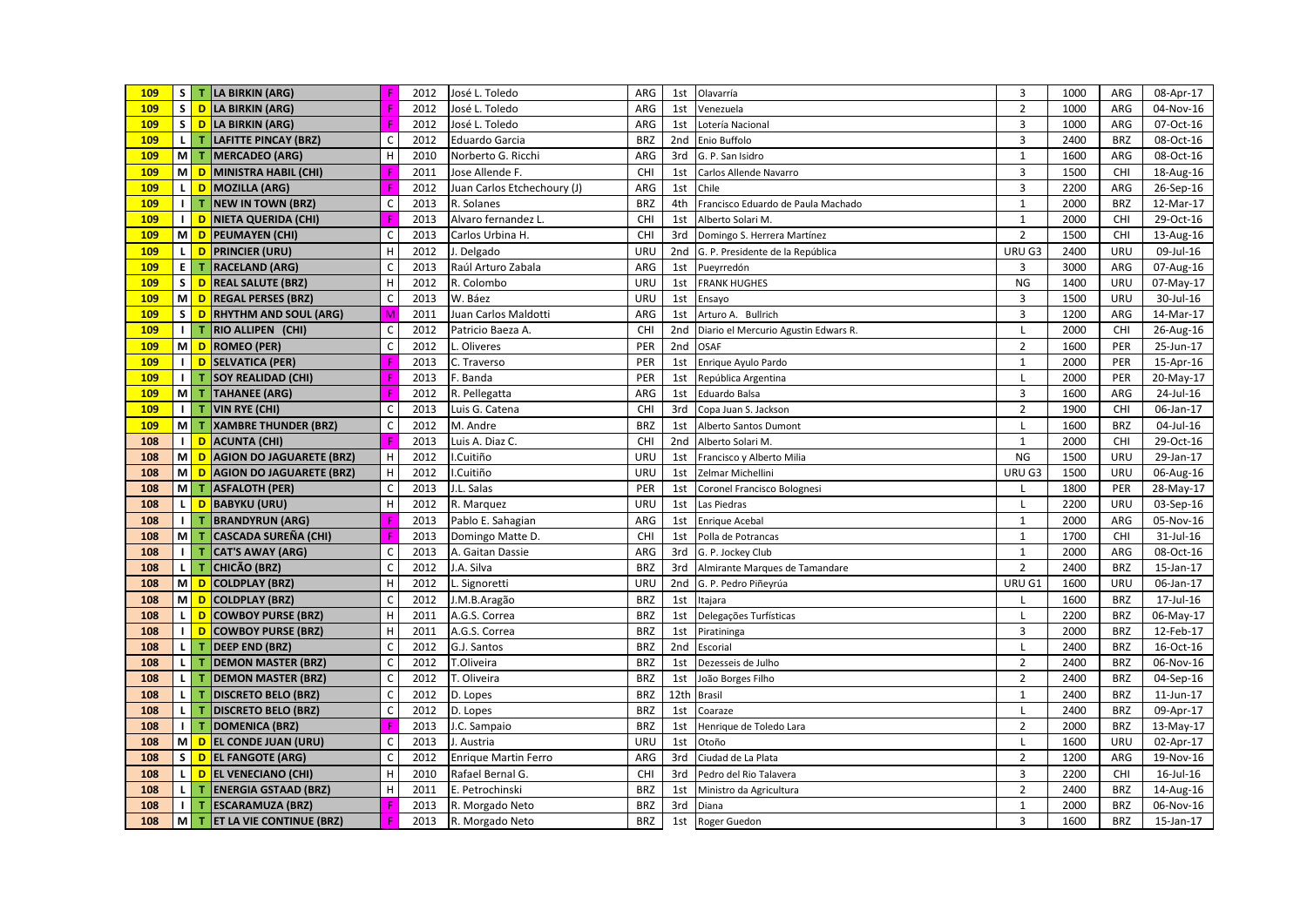| 108 | $\mathsf{L}$   | т   | <b>ETAPA VENCIDA (BRZ)</b>       | Æ                         | 2013 | L. Esteves                 | <b>BRZ</b> |     | 2nd Zelia Gonzaga Peixoto de Castro        | $\mathbf{1}$   | 2400 | <b>BRZ</b> | 09-Apr-17 |
|-----|----------------|-----|----------------------------------|---------------------------|------|----------------------------|------------|-----|--------------------------------------------|----------------|------|------------|-----------|
| 108 | Ш              | т   | <b>FUISTE MIO (CHI)</b>          | $\mathsf C$               | 2013 | Oliverio Martinez L.       | CHI        | 1st | Preparacion Luis Cousiño S.                | $\mathsf{L}$   | 2000 | CHI        | 05-Sep-16 |
| 108 |                | M T | GARGALO'S HILL'S (BRZ)           | $\mathsf C$               | 2013 | D. Guignoni                | <b>BRZ</b> |     | 1st Gervasio Seabra                        | $\overline{2}$ | 1600 | <b>BRZ</b> | 13-May-17 |
| 108 | s l            |     | D GRAN TAFFETA (URU)             | M                         | 2012 | M. Pombo                   | URU        | 1st | Andrés F. Ylla y J. Folle Larreta          | L              | 1000 | URU        | 09-Dec-16 |
| 108 | s.             |     | D GRAN TAFFETA (URU)             | M                         | 2012 | M. Pombo                   | URU        | 1st | Rufino T. Domínguez                        | $\mathsf{L}$   | 1200 | URU        | 13-Aug-16 |
| 108 | τI             | т   | HACHI (CHI)                      |                           | 2013 | A. Abarca                  | <b>BRZ</b> |     | 3rd El Derby                               | $\mathbf{1}$   | 2400 | <b>CHI</b> | 05-Feb-17 |
| 108 | $\mathbf{L}$   | т   | <b>HAT NINJA (ARG)</b>           | $\mathsf C$               | 2013 | José Orlando González      | ARG        | 7th | G. P. Carlos Pellegrini                    | $\mathbf{1}$   | 2400 | ARG        | 17-Dec-16 |
| 108 | $\mathsf{L}$   | т   | HAT NINJA (ARG)                  | $\mathsf{C}$              | 2013 | José Orlando González      | ARG        | 1st | Provincia de Bs.as                         | $\overline{2}$ | 2400 | ARG        | 11-Nov-16 |
| 108 | мI             | т   | <b>HAT NINJA (ARG)</b>           | $\mathsf{C}$              | 2013 | José Orlando González      | ARG        | 1st | Ensayo                                     | 3              | 1800 | ARG        | 10-Sep-16 |
| 108 | $\blacksquare$ |     | D HOMILY (URU)                   | M                         | 2011 | J. Gularte                 | URU        | 1st | Fomento                                    | 3              | 2000 | URU        | 27-Aug-16 |
| 108 | мI             | D   | HOMILY (URU)                     | M                         | 2011 | J. Gularte                 | URU        |     | 2nd Agraciada                              | $\overline{3}$ | 1800 | URU        | 16-Jul-16 |
| 108 | $\blacksquare$ | D   | IKAYA (PER)                      |                           | 2013 | . Salas                    | PER        | 1st | Felipe Pardo y Barreda                     | NG             | 2000 | PER        | 26-Feb-17 |
| 108 | <b>M</b>       | т   | <b>IMPEACHMENT (BRZ)</b>         | $\mathsf C$               | 2013 | V. Nahid                   | <b>BRZ</b> | 3rd | Estado do Rio de Janeiro                   | $\mathbf{1}$   | 1600 | <b>BRZ</b> | 12-Feb-17 |
| 108 | $\perp$        | T   | <b>JOSE CUERVO (BRZ)</b>         | H                         | 2011 | V. Fornasaro               | <b>BRZ</b> | 3rd | Copa ABCPCC Classica Matias Machline       | $\mathbf{1}$   | 2000 | <b>BRZ</b> | 14-Aug-16 |
| 108 | $\blacksquare$ | D   | KONONKOP (ARG)                   |                           | 2013 | Filho Pedro Nickel         | ARG        | 3rd | G. P. Selección                            | $\mathbf{1}$   | 2000 | ARG        | 10-Oct-16 |
| 108 | <b>M</b>       | т   | <b>KONONKOP (ARG)</b>            |                           | 2013 | Filho Pedro Nickel         | ARG        | 1st | Luis María Campos                          | $\overline{2}$ | 1600 | ARG        | 06-Aug-16 |
| 108 | $\mathbf{L}$   | т   | LA EXTRAÑA DAMA (ARG)            | F                         | 2013 | José L. Palacios           | ARG        | 2nd | Gilberto Lerena                            | $\mathbf{1}$   | 2200 | ARG        | 01-Apr-17 |
| 108 | $\mathbf{L}$   |     | LA EXTRAÑA DAMA (ARG)            |                           | 2013 | José L. Palacios           | ARG        | 1st | Juan Shaw                                  | $\overline{2}$ | 2200 | ARG        | 04-Feb-17 |
| 108 | $\blacksquare$ | т   | LA VIE EN ROSE (BRZ)             | F.                        | 2013 | J. Aranha                  | <b>BRZ</b> | 1st | Grande Premio Jose Paulino Nogueira        | $\overline{3}$ | 2400 | <b>BRZ</b> | 24-Jun-17 |
| 108 | τI             | т   | <b>LEONIDAS DA SILVA (BRZ)</b>   | $\mathsf C$               | 2012 | R. Solanes                 | <b>BRZ</b> | 1st | Antonio Joaquim Peixoto de Castro Jr.      | $\overline{2}$ | 2400 | <b>BRZ</b> | 06-Nov-16 |
| 108 | $\perp$        |     | D LUCKITA (CHI)                  |                           | 2013 | Patricio Baeza A.          | CHI        | 1st | Haras De Chile                             | $\mathbf 2$    | 2000 | <b>CHI</b> | 03-Dec-16 |
| 108 | $\mathbf{L}$   |     | D LUNAVION (ARG)                 | $\mathsf{C}$              | 2012 | WalterFabian Alassia       | ARG        | 2nd | Gobernador Vicente Dupuy                   | 3              | 2400 | ARG        | 19-Feb-17 |
| 108 | мI             |     | D MAIDA ALEGRE (CHI)             | F                         | 2013 | Patricio Baeza A.          | CHI        | 1st | Mil Guineas                                | $\mathbf{1}$   | 1600 | <b>CHI</b> | 03-Sep-16 |
| 108 | мI             |     | D   MATECO (ARG)                 | $\mathsf C$               | 2013 | Pedro O. Armada            | ARG        | 3rd | Anotnio Cané                               | $\overline{2}$ | 1600 | ARG        | 06-Aug-16 |
| 108 | s l            |     | D MUY VELOZ (URU)                | $\mathsf C$               | 2012 | S. San Martín              | URU        | 1st | Reapertura del Hip. De Maroñas             | URU G3         | 1000 | URU        | 25-Jun-17 |
| 108 | M              | т   | NUHDIS (CHI)                     |                           | 2012 | Rodrigo Sanchez Q.         | CHI        | 1st | Carlos Campino L.                          | $\overline{2}$ | 1800 | <b>CHI</b> | 30-Apr-17 |
| 108 | мI             | т   | <b>OLYMPIC GALAXY (BRZ)</b>      | $\mathsf C$               | 2013 | R. Solanes                 | <b>BRZ</b> | 2nd | José Buarque de Macedo - Copa dos Campeões | $\overline{3}$ | 1600 | BRZ        | 14-Aug-16 |
| 108 | S              | D   | <b>ORPHEUS (ARG)</b>             | H                         | 2011 | M. Andre                   | <b>BRZ</b> | 1st | Camara Municipal de São Paulo              | $\mathbf{I}$   | 1400 | <b>BRZ</b> | 25-Feb-17 |
| 108 | мI             | т   | <b>ORPHEUS (ARG)</b>             | H                         | 2011 | M. Andre                   | <b>BRZ</b> | 1st | Governador do Estado                       | $\overline{2}$ | 1600 | <b>BRZ</b> | 18-Dec-16 |
| 108 | M              |     | <b>PALOMO INFIEL</b>             | $\mathsf C$               | 2013 | P. Baeza                   | <b>CHI</b> | 1st | <b>ISMAEL TOCORNAL</b>                     | L              | 1600 | CHI        | 05-Jun-17 |
| 108 | $\blacksquare$ | т   | <b>PATEO DO BATEL (BRZ)</b>      | F                         | 2013 | E. Gosik                   | <b>BRZ</b> | 1st | <b>OSAF</b>                                | $\mathbf{1}$   | 2000 | <b>BRZ</b> | 06-May-17 |
| 108 | $\mathbf{L}$   | т   | <b>PAU-REI DE BIRIGUI (BRZ)</b>  | $\mathsf{C}$              | 2013 | J.S. Silva                 | <b>BRZ</b> | 1st | Oswaldo Aranha                             | $\overline{2}$ | 2400 | <b>BRZ</b> | 08-Apr-17 |
| 108 | $\mathsf{L}$   | T.  | <b>RENO (BRZ)</b>                | $\mathsf C$               | 2013 | D. Guignoni                | <b>BRZ</b> | 5th | Cruzeiro do Sul                            | $\mathbf{1}$   | 2400 | <b>BRZ</b> | 09-Apr-17 |
| 108 | $\mathbf{L}$   | D   | <b>ROCKETAZO (PER)</b>           | H                         | 2010 | E. Pianezzi II             | PER        | 1st | Hipódromo de Monterrico                    | $\overline{2}$ | 2400 | PER        | 16-Oct-16 |
| 108 | мI             | т   | <b>SINFONIA FANTASTICA (ARG)</b> |                           | 2013 | R. Pellegatta              | ARG        | 1st | Omega                                      | $\overline{3}$ | 1600 | ARG        | 16-Jun-17 |
| 108 | <b>M</b>       | т   | <b>SNOW BOARD (BRZ)</b>          | $\mathsf H$               | 2011 | A. Magalhães Filho         | <b>BRZ</b> | 2nd | Presidente da ABCPCC                       | $\overline{3}$ | 1600 | <b>BRZ</b> | 06-Aug-16 |
| 108 | -S I           | т   | <b>SOLAMENTE VOS (ARG)</b>       | $\mathsf C$               | 2013 | R. Pellegatta              | ARG        |     | 2nd Río de La Plata                        | L              | 1200 | ARG        | 11-Feb-17 |
| 108 | s l            |     | D SOLAMENTE VOS (ARG)            | $\mathsf C$               | 2013 | R. Pellegatta              | ARG        | 1st | Intendente Melchor Posse                   | $\mathbf{I}$   | 1200 | ARG        | 30-Jan-17 |
| 108 | -L I           | T.  | STIVERS(ARG)                     | $\mathsf C$               | 2013 | Carlos D. Etchechoury      | ARG        | 2nd | Porteño                                    | 3              | 2400 | ARG        | 23-Apr-17 |
| 108 | s l            |     | <b>D</b> STONY BROKE (ARG)       | $\mathsf C$               | 2013 | A. Gaitan Dassie           | ARG        | 1st | Benito Lynch                               | $\overline{3}$ | 1200 | ARG        | 30-Oct-16 |
| 108 | мI             | т   | <b>SWEET DAYS (ARG)</b>          | $\mathsf{C}$              | 2012 | Nicolas Ferro              | ARG        | 5th | G. P. Joaquín S. de Anchorena              | $\mathbf{1}$   | 1600 | ARG        | 17-Dec-16 |
| 108 | мI             | т   | THE BUTELER (BRZ)                | $\mathsf C$               | 2013 | F. Azevedo                 | <b>BRZ</b> | 3rd | Presidente da República                    | $\overline{2}$ | 1600 | <b>BRZ</b> | 07-May-17 |
| 108 | s l            |     | D TOMERO (ARG)                   | H                         | 2011 | Elizbeth del Cedeno Heyden | ARG        | 1st | Onesto Puente                              | L              | 1200 | ARG        | 19-Mar-17 |
| 108 | мI             |     | D TOMERO (ARG)                   | $\boldsymbol{\mathsf{H}}$ | 2011 | Elizbeth del Cedeno Heyden | ARG        | 1st | Jockey Club Argentino                      |                | 1400 | ARG        | 16-Feb-17 |
| 108 | s l            |     | D UFANO (URU)                    | H                         | 2011 | I.Cuitiño                  | URU        | 1st | Perú                                       | URU G3         | 1100 | URU        | 18-Feb-17 |
| 108 | s l            |     | D ULTIMA VUELTA (ARG)            | H                         | 2011 | Juan C. Cima               | ARG        | 3rd | Maipú                                      | $\mathbf{1}$   | 1000 | ARG        | 12-Nov-16 |
| 108 |                |     | MON VAN SMILE (ARG)              | H                         | 2010 | Ernesto E. Romero          | ARG        |     | 1st 9 de Julio Día de la Independ.         | $\overline{2}$ | 1600 | ARG        | 26-Jul-16 |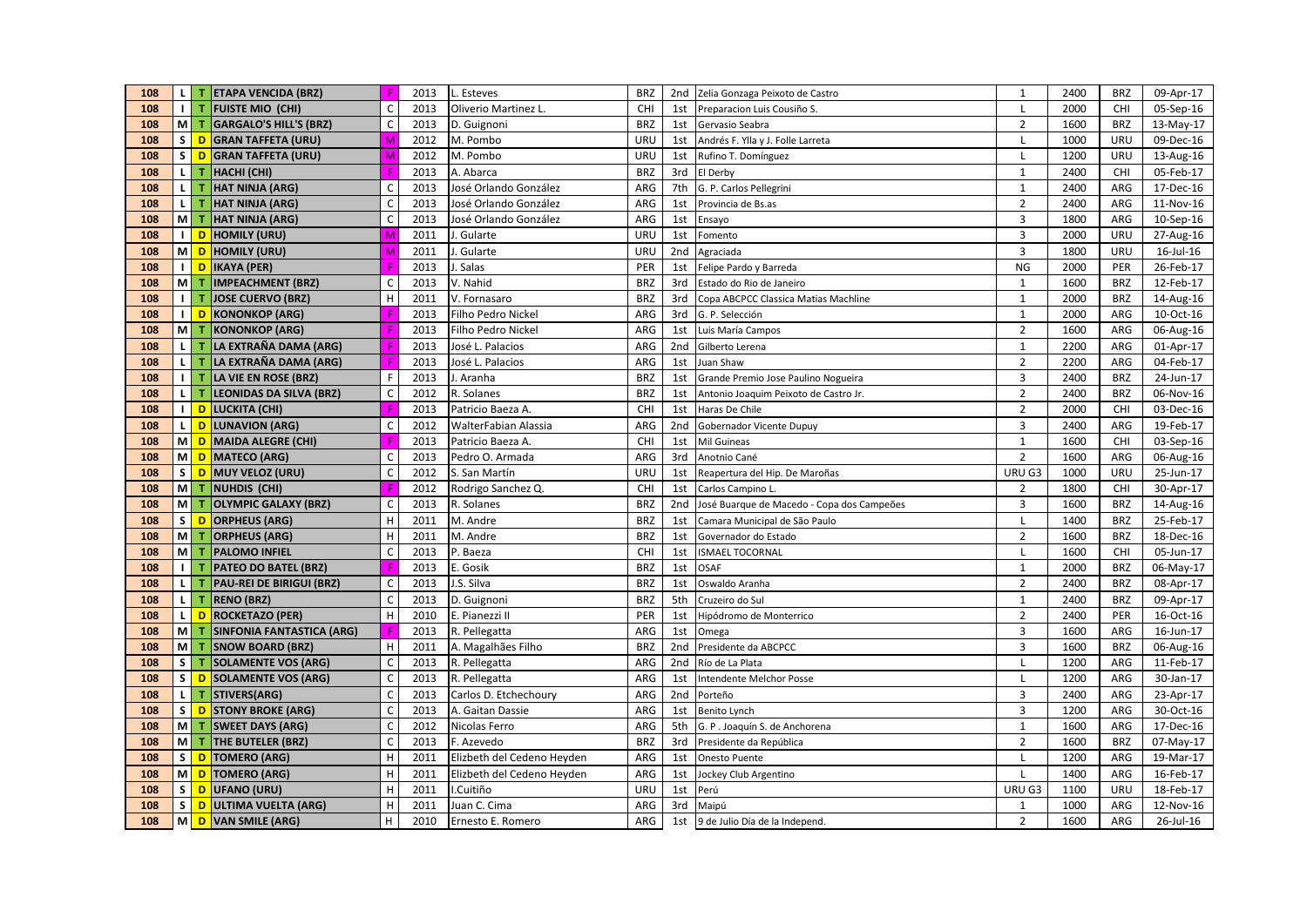| 108 |              |                | M   T   VEGA SICILIA (BRZ)      | F            | 2013 | L.R.Feltran                 | <b>BRZ</b> |                 | 2nd Henrique Possolo                | $\mathbf{1}$            | 1600 | BRZ        | 12-Feb-17    |
|-----|--------------|----------------|---------------------------------|--------------|------|-----------------------------|------------|-----------------|-------------------------------------|-------------------------|------|------------|--------------|
| 108 |              | M T            | <b>VERY NICE MOON (BRZ)</b>     | F            | 2013 | S. Lobo                     | <b>BRZ</b> | 1st             | Pres. Luiz Oliveira de Barros       |                         | 1600 | <b>BRZ</b> | 08-Apr-17    |
| 108 |              | $1$ T          | <b>VEUVE FOURNY (BRZ)</b>       | M            | 2011 | M. Santos                   | <b>BRZ</b> | 1st             | Pres. Hernani Azevedo Silva         | $\overline{2}$          | 2000 | <b>BRZ</b> | 25-Mar-17    |
| 108 |              | 11T            | <b>VEUVE FOURNY (BRZ)</b>       | M            | 2011 | M. Santos                   | <b>BRZ</b> | 1st             | Copa dos Campeoes                   | $\overline{2}$          | 2000 | <b>BRZ</b> | 23-Jul-16    |
| 107 | $\mathbf{L}$ | D              | <b>ACQUA FRESH (URU)</b>        | F            | 2013 | R. Peralta                  | <b>URU</b> | 1st             | Selección                           | URU G1                  | 2000 | URU        | 01-Oct-16    |
| 107 |              | L I T          | <b>AMERICAN SONG (ARG)</b>      |              | 2013 | Carlos D. Etchechoury       | ARG        | 6th             | Gilberto Lerena                     | 1                       | 2200 | ARG        | 01-Apr-17    |
| 107 |              | M D            | <b>ANHELADA (CHI)</b>           | F            | 2013 | Felix Sepulveda E.          | CHI        | 1st             | Armada De Chile                     | L                       | 1800 | CHI        | 20-Apr-17    |
| 107 |              | M T            | <b>BETSY DO JAGUARETE (BRZ)</b> | F            | 2013 | M. Andre                    | <b>BRZ</b> | 3rd             | Pres. Luiz Oliveira de Barros       |                         | 1600 | <b>BRZ</b> | 08-Apr-17    |
| 107 |              | $1$ T          | <b>BETULA TRICK (ARG)</b>       | F            | 2013 | Juan Javier Etchechoury     | ARG        | 2nd             | <b>Enrique Acebal</b>               | $\mathbf{1}$            | 2000 | ARG        | 05-Nov-16    |
| 107 |              | LI T           | <b>CAITLIN (ARG)</b>            | F            | 2013 | Roberto Bullrich            | ARG        | 3rd             | Gilberto Lerena                     | $\mathbf{1}$            | 2200 | ARG        | 01-Apr-17    |
| 107 |              | $\blacksquare$ | <b>CATALINA DE SAVOYA (PER)</b> | F            | 2012 | L.A. Olivares               | PER        | 1st             | Brava                               | NG                      | 2000 | PER        | 24-Jul-16    |
| 107 |              | $1$ T          | <b>CHICUELA (PER)</b>           | F            | 2012 | L.A. Olivares               | PER        | 1st             | Batalla de Ayacucho                 |                         | 2000 | PER        | 04-Dec-16    |
| 107 | $\perp$      | D              | <b>COMBATIENTE (URU)</b>        | $\mathsf{C}$ | 2013 | E. Martínez                 | URU        | 2nd             | Jockey Club                         | URU G1                  | 2000 | URU        | 01-Oct-16    |
| 107 |              | ET             | <b>CONCILIUM (BRZ)</b>          | H            | 2009 | W.G. Tosta                  | <b>BRZ</b> | 2nd             | A.B.C.P.C.C                         | 3                       | 3000 | <b>BRZ</b> | 11-Jun-17    |
| 107 |              | E T            | <b>CONCILIUM (BRZ)</b>          | $\mathsf H$  | 2009 | W.G. Tosta                  | <b>BRZ</b> | 1st             | General Couto de Magalhães          | $\overline{3}$          | 3200 | <b>BRZ</b> | 07-May-17    |
| 107 |              | E T            | <b>CONCILIUM (BRZ)</b>          | H            | 2009 | W.G. Tosta                  | <b>BRZ</b> | 1st             | Presidente João Sampaio             |                         | 3000 | <b>BRZ</b> | 03-Dec-16    |
| 107 | <b>L</b>     |                | <b>DILIGENTE (BRZ)</b>          | н            | 2012 | D. Guignoni                 | <b>BRZ</b> | 3rd             | Escorial                            |                         | 2400 | <b>BRZ</b> | 15-Jan-17    |
| 107 |              | E T            | <b>EM CIMA DO LAÇO (BRZ)</b>    | $\mathsf C$  | 2013 | M. Gosik                    | <b>BRZ</b> | 1st             | A.B.C.P.C.C                         | $\overline{\mathbf{3}}$ | 3000 | <b>BRZ</b> | $11$ -Jun-17 |
| 107 |              | LI T           | <b>ENERGIA HALO (BRZ)</b>       | F            | 2012 | L.R.Feltran                 | <b>BRZ</b> | 1st             | Duque de Caxias                     | $\overline{2}$          | 2400 | <b>BRZ</b> | 06-Aug-16    |
| 107 |              | MI T           | <b>ENGLISH MAJOR (BRZ)</b>      | $\mathsf{C}$ | 2013 | R. Solanes                  | <b>BRZ</b> | 5th             | Estado do Rio de Janeiro            | $\mathbf{1}$            | 1600 | <b>BRZ</b> | 12-Feb-17    |
| 107 |              | 11T            | <b>ESCALIBUR (BRZ)</b>          | $\mathsf C$  | 2013 | G. Duarte                   | <b>BRZ</b> | 1st             | Francisco Eduardo de Paula Machado  | $\mathbf{1}$            | 2000 | <b>BRZ</b> | 12-Mar-17    |
| 107 |              | M D            | <b>ESMERALDA NOBLEZA (ARG)</b>  | M            | 2011 | José L. Palacios            | ARG        | 1st             | Carlos Rodriguez                    | $\overline{2}$          | 1600 | ARG        | 13-Nov-16    |
| 107 |              | M T            | <b>ESMERALDA NOBLEZA (ARG)</b>  | M            | 2011 | José L. Palacios            | ARG        | 1st             | Orbit                               |                         | 1400 | ARG        | 19-Oct-16    |
| 107 |              | $S$ D          | <b>FAUCHON (ARG)</b>            | $\mathsf C$  | 2012 | Hector H. Brandi            | ARG        | 3rd             | Paraguay                            | $\overline{3}$          | 1000 | ARG        | 21-Aug-16    |
| 107 |              | M D            | <b>FLASH SPEED (URU)</b>        | H            | 2012 | O. Martínez                 | <b>URU</b> | 3rd             | G. P. Pedro Piñeyrúa                | URU G1                  | 1600 | URU        | 06-Jan-17    |
| 107 |              | E I T          | <b>FORBES (BRZ)</b>             | $\mathsf C$  | 2013 | V. Barbosa                  | <b>BRZ</b> | 1st             | Consagracao                         | 3                       | 3000 | <b>BRZ</b> | 15-Oct-16    |
| 107 | $\mathbf{L}$ | D              | <b>GLORIOSO CAMPEON</b>         | $\mathsf{C}$ | 2013 | Oscar Donate S.             | CHI        | 3rd             | Gran Premio de Honor                | $\overline{2}$          | 2400 | CHI        | 03-Jun-17    |
| 107 |              | L I T          | <b>GO ALONE (ARG)</b>           | $\mathsf{C}$ | 2012 | Juan Carlos Etchechoury (J) | ARG        | 2nd             | Chacabuco                           | $\overline{2}$          | 2400 | ARG        | 15-Jul-16    |
| 107 |              | M D            | <b>HARLAN'S CHAMP (ARG)</b>     | H            | 2011 | Miguel A. Cafere            | ARG        | 1st             | Gobierno de la Ciudad de Bs. As     |                         | 1800 | ARG        | 10-Dec-16    |
| 107 |              | L I T          | <b>HAT EL ABUELO (ARG)</b>      | C            | 2013 | José Orlando González       | ARG        | 3rd             | Porteño                             | $\overline{3}$          | 2400 | ARG        | 23-Apr-17    |
| 107 |              | MI T           | <b>HAT VALIENTE (ARG)</b>       | $\mathsf{C}$ | 2013 | Juan Javier Etchechoury     | ARG        | 2nd             | Ensayo                              | $\overline{2}$          | 1800 | ARG        | 10-Sep-16    |
| 107 |              | MI T           | <b>IXQUENTA (BRZ)</b>           | F            | 2013 | M.Paulo                     | <b>BRZ</b> | 1st             | Roger Guedon - Copa dos Campeões    | $\overline{\mathbf{3}}$ | 1600 | <b>BRZ</b> | 09-Oct-16    |
| 107 |              |                | M D JASMINKA (ARG)              | F            | 2013 | Omar F. Labanca             | ARG        | 1st             | <b>Francisco Beazley</b>            | $\overline{2}$          | 1800 | ARG        | 19-Sep-16    |
| 107 | s l          | D              | <b>KID CARSON (BRZ)</b>         | $\mathsf C$  | 2013 | L. Esteves                  | <b>BRZ</b> | 1st             | LUIZ GURGEL DO AMARAL VALENTE       |                         | 1200 | <b>BRZ</b> | 09-Jun-17    |
| 107 |              | L I T          | <b>LADY CHARLOTTE (BRZ)</b>     | M            | 2011 | V.Nahid                     | <b>BRZ</b> | 1st             | Oswaldo Aranha                      | $\overline{2}$          | 2400 | <b>BRZ</b> | 06-Aug-16    |
| 107 |              | M D            | <b>LAST GRAFFITI (ARG)</b>      | F            | 2013 | Victor A. García            | ARG        | 1st             | Joaquín V. Maqueda                  | $\overline{3}$          | 1400 | ARG        | 09-May-17    |
| 107 |              |                | I D LIFE STYLE (BRZ)            | $\mathsf C$  | 2012 | V.S. Lopes                  | <b>BRZ</b> | 1st             | Delegacoes Turfisticas              |                         | 2100 | <b>BRZ</b> | 12-Jun-17    |
| 107 |              | L D            | LIFE STYLE (BRZ)                | $\mathsf{C}$ | 2012 | N.Pires                     | <b>BRZ</b> | 2 <sub>nd</sub> | <b>Bento Gonçalves</b>              | $\overline{2}$          | 2400 | <b>BRZ</b> | 08-Oct-16    |
| 107 |              | MI T           | MAGIA PARA TODOS (CHI)          | F            | 2013 | Jorge A. Inda de la Cerda   | CHI        | 1st             | Alberto Solari M.                   | T                       | 1600 | CHI        | 05-Mar-17    |
| 107 |              | $\blacksquare$ | MAGICA STRIPES (ARG)            | F            | 2012 | R. Pellegatta               | ARG        | 3rd             | Criadores                           | $\mathbf{1}$            | 2000 | ARG        | 01-May-17    |
| 107 |              | L I T          | <b>MANTERA RYE (ARG)</b>        |              | 2012 | Juan Carlos Etchechoury (J) | ARG        | 4th             | Gilberto Lerena                     | $\mathbf{1}$            | 2200 | ARG        | 01-Apr-17    |
| 107 |              | LI T           | <b>MANTERA RYE (ARG)</b>        | F            | 2012 | Juan Carlos Etchechoury (J) | ARG        | 4th             | Apertura                            | $\mathbf{1}$            | 2200 | ARG        | 07-Jan-17    |
| 107 |              | M T            | MARIA SUERTUDA (CHI)            | F            | 2013 | Juan Silva Gajardo          | CHI        | 1st             | <b>Geoffrey Bushell</b>             |                         | 1600 | CHI        | 07-Apr-17    |
| 107 |              | 11T            | <b>MARIA SUERTUDA (CHI)</b>     |              | 2013 | Juan Silva Gajardo          | CHI        | 2 <sub>nd</sub> | Las Oaks                            | $\mathbf{1}$            | 2000 | <b>CHI</b> | 30-Dec-16    |
| 107 |              | M D            | MISSING DUBAI (ARG)             |              | 2013 | R. Cardozo                  | URU        | 1st             | G.P. Polla de Potrancas             | URU G1                  | 1600 | URU        | 03-Sep-16    |
| 107 |              | LI T           | MUSETINA (ARG)                  |              | 2013 | José Antonio Lofiego        | ARG        | 1st             | Partícula                           | $\overline{2}$          | 2200 | ARG        | 27-May-17    |
| 107 |              | $1$   T        | NICODEMUS (CHI)                 | C            | 2013 | Patricio Baeza A.           | CHI        | 4th             | Club Hipico de Santiago - Falabella | $\mathbf{1}$            | 2000 | CHI        | 28-May-17    |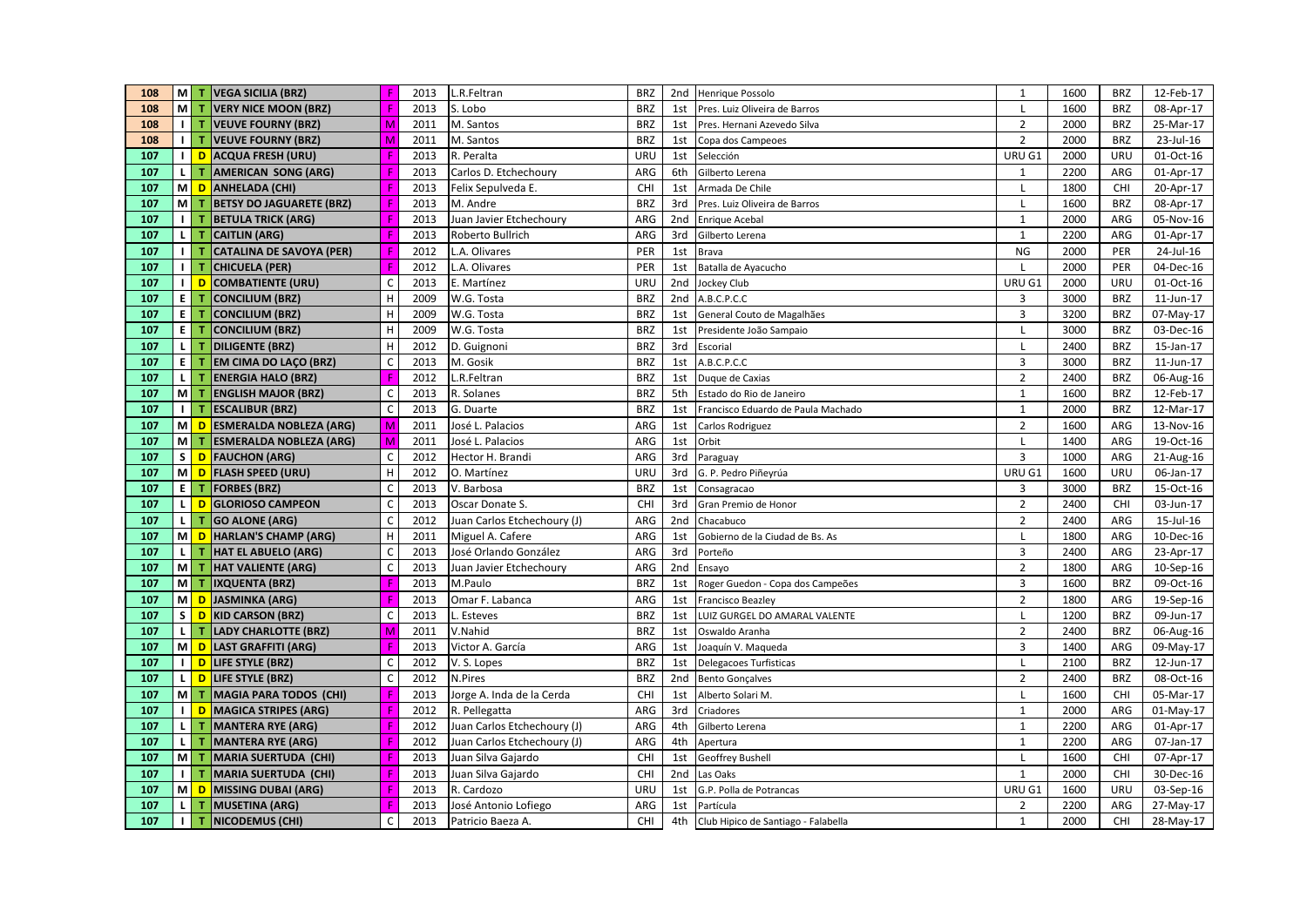| 107        | Ш                       | т           | <b>NICODEMUS (CHI)</b>                                | $\mathsf C$                | 2013         | Patricio Baeza A.             | CHI               | 2nd                    | Gran Clasico Coronacion                      | $\overline{2}$      | 2000         | <b>CHI</b>        | 04-Dec-16              |
|------------|-------------------------|-------------|-------------------------------------------------------|----------------------------|--------------|-------------------------------|-------------------|------------------------|----------------------------------------------|---------------------|--------------|-------------------|------------------------|
| 107        |                         | $M$ T       | NOSTALGIE (BRZ)                                       | F                          | 2013         | M.Paulo                       | <b>BRZ</b>        | 1st                    | Margarida Polak Lara                         | $\mathbf{1}$        | 1600         | <b>BRZ</b>        | 27-Aug-16              |
| 107        | $\mathsf{L}$            | T           | NOVA GAROTA (BRZ)                                     |                            | 2012         | R. Solanes                    | <b>BRZ</b>        | 1st                    | Marciano de A. Moreira                       | $\overline{2}$      | 2400         | <b>BRZ</b>        | 23-Oct-16              |
| 107        | <b>LI</b>               | т           | <b>OLYMPIC GOOGLE (BRZ)</b>                           | $\mathsf C$                | 2013         | R. Solanes                    | <b>BRZ</b>        | 3rd                    | São Paulo                                    | $\mathbf{1}$        | 2400         | <b>BRZ</b>        | 07-May-17              |
| 107        | $\mathbf{L}$            | т           | <b>OLYMPIC GOOGLE (BRZ)</b>                           | $\mathsf{C}$               | 2013         | R. Solanes                    | <b>BRZ</b>        | 7th                    | Cruzeiro do Sul                              | $\mathbf{1}$        | 2400         | <b>BRZ</b>        | 09-Apr-17              |
| 107        |                         |             | M D PEREZOSA (CHI)                                    |                            | 2013         | Amador Sanchez Q.             | CHI               | 2nd                    | Mil Guineas                                  | $\overline{1}$      | 1600         | CHI               | 03-Sep-16              |
| 107        |                         |             | M D POR TI JOSEFA (CHI)                               |                            | 2013         | Sergio Tapia S.               | CHI               | 1st                    | Sociedad Hipica Luis Cousiño                 |                     | 1400         | <b>CHI</b>        | 02-Mar-17              |
| 107        | <b>M</b>                | т           | <b>PUREBRED (BRZ)</b>                                 | $\mathsf{C}$               | 2013         | R. Solanes                    | <b>BRZ</b>        | 2nd                    | Gervasio Seabra                              | $\overline{2}$      | 1600         | <b>BRZ</b>        | 13-May-17              |
| 107        | s l                     | т           | <b>QUESTO MI PIACE (BRZ)</b>                          | $\mathsf{C}$               | 2013         | T. Oliveira                   | <b>BRZ</b>        | 2nd                    | Cordeiro da Graça                            | $\overline{2}$      | 1000         | <b>BRZ</b>        | 13-May-17              |
| 107        | мI                      |             | D ROMAN TORRENT (ARG)                                 | $\mathsf H$                | 2011         | R. Pellegatta                 | ARG               | 1st                    | <b>Buenos Aires</b>                          | $\mathbf{1}$        | 1600         | ARG               | 15-Jan-17              |
| 107        | мI                      | D           | <b>RUDE BOY (CHI)</b>                                 | $\mathsf{C}$               | 2013         | J.P. Baeza                    | CHI               | 1st                    | Carabineros de Chile                         | $\mathbf{I}$        | 1500         | CHI               | 06-Apr-17              |
| 107        | мI                      | $\mathbf T$ | <b>SARONA (CHI)</b>                                   |                            | 2013         | Patricio Baeza A.             | CHI               | 2nd                    | Polla de Potrancas                           | $\mathbf{1}$        | 1700         | <b>CHI</b>        | 31-Jul-16              |
| 107        | мI                      | т           | <b>SCHOOLMISTRESS (ARG)</b>                           | Æ                          | 2013         | Juan Carlos Etchechoury (J)   | ARG               | 1st                    | Paseana                                      | $\overline{2}$      | 1800         | ARG               | 15-Apr-17              |
| 107        | $\mathsf{L}$            | T           | <b>SHOW (BRZ)</b>                                     | H                          | 2011         | A. Magalhães Filho            | <b>BRZ</b>        | 3rd                    | Enio Buffolo                                 | $\overline{3}$      | 2400         | <b>BRZ</b>        | $08-Oct-16$            |
| 107        | s l                     |             | D SMOKEADO (ARG)                                      | $\mathsf C$                | 2012         | Rene J. Ayub                  | ARG               | 1st                    | España                                       |                     | 1200         | ARG               | 11-Oct-16              |
| 107        | τI                      | т           | <b>STAR OF THE CITY (ARG)</b>                         | M                          | 2011         | C.D. Etchechoury              | ARG               | 1st                    | Gilberto Lerena                              | $\mathbf{1}$        | 2200         | ARG               | 01-Apr-17              |
| 107        | мI                      | т           | <b>SUPER BIRTHDAY (BRZ)</b>                           | $\mathsf H$                | 2010         | N. Lima                       | <b>BRZ</b>        | 2 <sub>nd</sub>        | Pres. Antonio Teixeira de Assumpção          | 3                   | 1600         | <b>BRZ</b>        | 25-Feb-17              |
| 107        | мI                      | т           | <b>SUPER BIRTHDAY (BRZ)</b>                           | $\mathsf H$                | 2010         | N. Lima                       | <b>BRZ</b>        | 2nd                    | Prefeito do Município de São Paulo           |                     | 1500         | <b>BRZ</b>        | 11-Sep-16              |
| 107        | <b>M</b>                | т           | <b>VAGABUNDO INC (ARG)</b>                            | $\mathsf C$                | 2012         | <b>Enrique Martin Ferro</b>   | ARG               | 4th                    | Ecuador                                      | $\overline{2}$      | 1600         | ARG               | 10-Sep-16              |
| 107        | мI                      |             | D   YES FLANDERS YES(PER)                             | M                          | 2010         | A. Vargas                     | PER               | 1st                    | Portadora                                    | <b>NG</b>           | 1700         | PER               | 08-Apr-17              |
| 106        | $\perp$                 | т           | <b>ADORA NISTEL (ARG)</b>                             |                            | 2013         | Hector E. Argañaraz           | ARG               | 4th                    | Copa de Plata                                | $\mathbf{1}$        | 2000         | ARG               | 08-Dec-16              |
| 106        | мI                      | т           | <b>ADORA NISTEL (ARG)</b>                             | Ē                          | 2013         | Hector E. Argañaraz           | ARG               | 1st                    | Federico de Alvear                           | $\overline{3}$      | 1800         | ARG               | 14-Oct-16              |
| 106        | M                       |             | <b>BAGIO DO JAGUARETE (BRZ)</b>                       | $\mathsf{C}$               | 2013         | M. Andre                      | <b>BRZ</b>        | 3rd                    | Presidente do Jockey Club                    | $\overline{2}$      | 1600         | <b>BRZ</b>        | 25-Mar-17              |
| 106        | мI                      |             | <b>BAGIO DO JAGUARETE (BRZ)</b>                       | $\overline{C}$             | 2013         | M. Andre                      | <b>BRZ</b>        | 3rd                    | Pres. Antonio Teixeira de Assumpção          | $\overline{3}$      | 1600         | <b>BRZ</b>        | 25-Feb-17              |
| 106        | <b>M</b>                | т           | <b>BEST TIMES (ARG)</b>                               | $\mathsf C$                | 2012         | Carlos D. Etchechoury         | ARG               | 2nd                    | Forli                                        | $\overline{2}$      | 1800         | ARG               | 03-Jun-17              |
| 106        |                         |             | M D BLADES (PER)                                      | $\mathsf C$                | 2009         | J. Suarez                     | PER               | 1st                    | Antenor Rizo Patron                          | <b>NG</b>           | 1700         | PER               | 01-Apr-17              |
| 106        | мI                      | т           | CAMPEON DE AMERICA (CHI)                              | $\mathsf C$                | 2013         | Luis Diaz C.                  | CHI               | 1st                    | Ignacio Urrutia de la Sotta                  | L                   | 1700         | <b>CHI</b>        | 20-Nov-16              |
| 106        | M                       |             | <b>CAMPEONÍSSIMO (BRZ)</b>                            | $\mathsf H$                | 2011         | R.Morgado Neto                | <b>BRZ</b>        | 3rd                    | João José e Jose Carlos de Figueiredo        | 3                   | 1600         | <b>BRZ</b>        | 06-Aug-16              |
| 106        | L                       |             | <b>CATCH LOVE (ARG)</b>                               | $\mathsf C$                | 2012         | Jonatan Ramallo               | ARG               | 3rd                    | Progreso                                     | 3                   | 2400         | ARG               | 25-Sep-16              |
| 106        | $\perp$                 | т           | CHANCLETERO (CHI)                                     | $\mathsf C$                | 2013         | Jorge A. Inda de la Cerda     | CHI               | 3rd                    | Gran Clasico Coronacion                      | $\overline{2}$      | 2000         | <b>CHI</b>        | 04-Dec-16              |
| 106        | <b>L</b>                | т           | CHANCLETERO (CHI)                                     | $\mathsf{C}$               | 2013         | Jorge A. Inda de la Cerda     | CHI               | 6th                    | Mega El Ensayo                               | $\mathbf{1}$        | 2400         | CHI               | 31-Oct-16              |
| 106        | s l                     |             | D CHE PATRON KEY (ARG)                                | $\mathsf C$                | 2013         | Diego Pena                    | ARG               | 2 <sub>nd</sub>        | Estados Unidos de América                    | 3                   | 1000         | ARG               | 07-Apr-17              |
| 106        | $\vert$ s $\vert$       | т           | <b>CHE PATRON KEY (ARG)</b>                           | $\mathsf C$                | 2013         | Diego Pena                    | ARG               | 5th                    | Paraguay                                     | $\overline{3}$      | 1000         | ARG               | 21-Aug-16              |
| 106        | M<br>$\mathsf{s}$       | т           | CHIVILCO (ARG)                                        | $\mathsf C$                | 2012         | Tomás G. Benitez              | ARG               | 5th                    | Ecuador                                      | $\overline{2}$      | 1600         | ARG               | 10-Sep-16              |
| 106        | $\blacksquare$          | т           | <b>COMANDANTE DODGE (BRZ)</b>                         | $\mathsf H$<br>$\mathsf C$ | 2011<br>2013 | D. Guignoni                   | <b>BRZ</b><br>CHI | 3rd                    | Orsenigo                                     | $\overline{2}$      | 1000<br>2000 | <b>BRZ</b><br>CHI | 12-Mar-17              |
| 106<br>106 | $\mathsf{S}$            | т           | <b>CORAZON DE CAFÉ (CHI)</b><br><b>CORNELIO (BRZ)</b> | $\mathsf C$                | 2012         | Amador Sanchez Q.<br>J. Silva | <b>BRZ</b>        | 3rd<br>4th             | Verano Arturo Cousiño L                      | $\mathbf{1}$        | 1000         | <b>BRZ</b>        | 31-Mar-17<br>10-Jun-17 |
|            | s l                     |             |                                                       | $\mathsf H$                | 2011         |                               | PER               |                        | Major Suckow                                 |                     |              |                   |                        |
| 106        | $\overline{\mathsf{s}}$ |             | D CUCHITO (PER)                                       | $\mathsf H$                | 2009         | J. Villaroel                  | PER               | 2 <sub>nd</sub>        | <b>ENRIQUE MARTINELLI TIZON</b><br>Velocidad | L<br>$\overline{3}$ | 1400<br>1000 | PER<br>PER        | 30-Oct-16              |
| 106<br>106 | M                       |             | D DANIELI (PER)<br>D DATSPEAKER (BRZ)                 | $\mathsf{C}$               | 2013         | J. Suarez                     | <b>BRZ</b>        | 1st<br>2 <sub>nd</sub> |                                              | $\overline{3}$      | 1600         | <b>BRZ</b>        | 21-Jan-17              |
| 106        | <b>M</b>                | т           | DATSPEAKER (BRZ)                                      | H                          | 2012         | V. Lopez<br>V.S. Lopes        | <b>BRZ</b>        | 2nd                    | ANTENOR DE LARA CAMPOS<br>Luiz Rigoni        | L                   | 1500         | <b>BRZ</b>        | 30-Apr-17<br>12-Feb-17 |
| 106        | s                       |             | D DON SALUSTIANO (ARG)                                | H                          | 2010         | Carlos Conejeros A.           | CHI               | 1st                    | Selección De Velocistas                      | $\overline{3}$      | 1000         | <b>CHI</b>        | 10-Dec-16              |
| 106        | $\mathbf{L}$            | т           | <b>DULCE SAM (ARG)</b>                                | M                          | 2011         | Rubén H. Aledda               | ARG               | 1st                    | Porteño                                      | $\overline{3}$      | 2400         | ARG               | 23-Apr-17              |
| 106        | мI                      | т           | <b>ENERGIA IMPACT (BRZ)</b>                           | $\mathsf C$                | 2013         | L. Cury                       | <b>BRZ</b>        | 3rd                    | José Buarque de Macedo - Copa dos Campeões   | $\overline{3}$      | 1600         | <b>BRZ</b>        | 15-Jan-17              |
| 106        | M <sub>l</sub>          | т           | <b>ESCIPION AFRICANUS</b>                             | $\mathsf{C}$               | 2013         | F. Urenda                     | CHI               | 2 <sub>nd</sub>        | <b>ISMAEL TOCORNAL</b>                       |                     | 1600         | CHI               | 05-Jun-17              |
| 106        | <b>M</b>                | т           | <b>FEET FIRST (ARG)</b>                               |                            | 2012         | Juan Javier Etchechoury       | ARG               | 2nd                    | Espirita                                     |                     | 1800         | ARG               | 01-Oct-16              |
| 106        | $\mathbf{I}$            | т           | <b>FEET FIRST (ARG)</b>                               | F                          | 2012         | Juan Javier Etchechoury       | ARG               | 3rd                    | La Mission                                   | $\overline{2}$      | 2000         | ARG               | 26-Aug-16              |
|            |                         |             |                                                       |                            |              |                               |                   |                        |                                              |                     |              |                   |                        |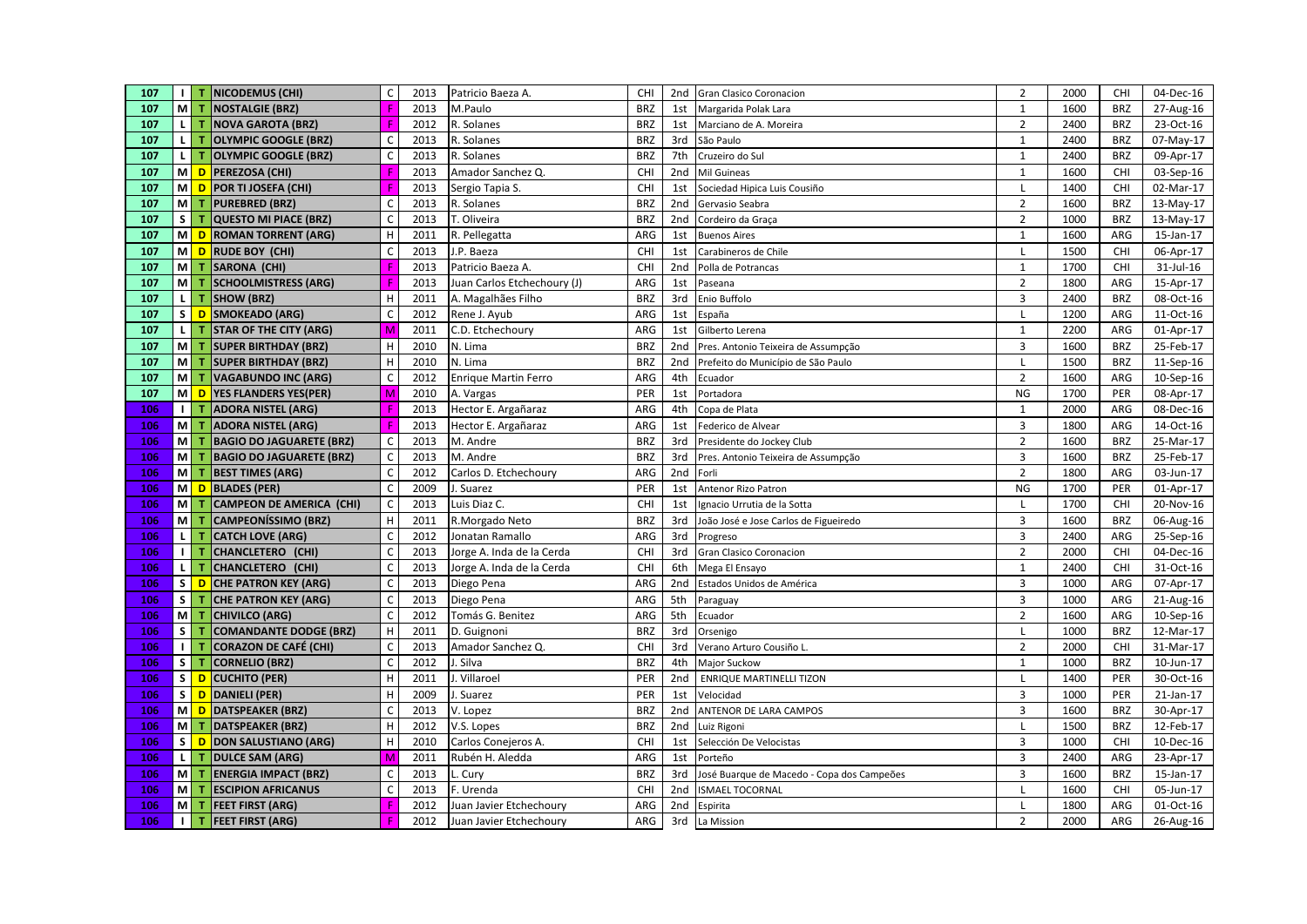| 106 |                         |                | L T FULL THROTTLE (BRZ)               | C            | 2012 | Alfredo Gaitan Dassie       | ARG        |                 | 4th Porteño                          | $\overline{3}$ | 2400 | ARG        | 23-Apr-17       |
|-----|-------------------------|----------------|---------------------------------------|--------------|------|-----------------------------|------------|-----------------|--------------------------------------|----------------|------|------------|-----------------|
| 106 |                         |                | S D GANDOLFO (URU)                    | $\mathsf{C}$ | 2013 | R. Sáenz                    | URU        | 2nd             | Constante R. Turturiello             | <b>NG</b>      | 1400 | URU        | 22-Oct-16       |
| 106 |                         |                | S D GRAN PROFETA (USA)                | $\mathsf H$  | 2009 | J. Suarez                   | PER        | 1st             | <b>Fiestas Patrias</b>               | <b>NG</b>      | 1100 | PER        | 28-Jul-16       |
| 106 |                         |                | S D IL MAGNIFICO (PER)                | $\mathsf C$  | 2013 | J. Suarez                   | PER        | 2nd             | <b>Greek Prince</b>                  | L              | 1000 | PER        | 21-May-17       |
| 106 |                         | $1$ T          | JEITOSO BAYER (BRZ)                   | $\mathsf{C}$ | 2012 | J.S. Silva                  | <b>BRZ</b> | 5th             | Copa ABCPCC Classica Matias Machline | $\mathbf{1}$   | 2000 | <b>BRZ</b> | 10-Sep-16       |
| 106 |                         |                | M D JILLY BEAN (URU)                  |              | 2013 | P. Morales                  | <b>URU</b> | 1st             | Diana                                | $\overline{3}$ | 1600 | URU        | 30-Apr-17       |
| 106 |                         | $1$ T          | <b>JURISTAR (URU)</b>                 | $\mathsf{C}$ | 2012 | Juan Carlos Etchechoury (J) | ARG        | 1st             | Botafogo                             | $\overline{3}$ | 2000 | ARG        | 14-Jan-17       |
| 106 |                         | $S$ $T$        | <b>KETAMINA (ARG)</b>                 | F            | 2012 | Hugo M. Perez               | ARG        | 1st             | Ocurrencia                           | $\overline{3}$ | 1000 | ARG        | 07-Aug-16       |
| 106 |                         | $S$ $T$        | <b>KETAMINA (ARG)</b>                 | F            | 2012 | Hugo M. Perez               | ARG        | 3rd             | Necochea                             | $\mathbf{I}$   | 1000 | ARG        | 16-Jul-16       |
| 106 |                         |                | I <mark>  D  </mark> KRANJI (BRZ)     | C            | 2013 | J. Cesar                    | <b>BRZ</b> | 1st             | Presidente Mario Ribeiro Galvão      | L              | 2000 | <b>BRZ</b> | 17-Jul-16       |
| 106 |                         | $M$ T          | LA ENCACHA (CHI)                      | F            | 2013 | Guillermo Aguirre A.        | CHI        | 1st             | Jorge Baraona P.                     | $\mathbf{I}$   | 1700 | CHI        | 20-Nov-16       |
| 106 |                         | MD             | LIFE AND GLORY (ARG)                  | н            | 2011 | Julio F. Liceri             | ARG        |                 | 2nd Buenos Aires                     | $\overline{1}$ | 1600 | ARG        | 15-Jan-17       |
| 106 |                         |                | M D MALANDRINO (BRZ)                  | н            | 2011 | L. Signoretti               | URU        |                 | 4th G. P. Pedro Piñeyrúa             | URU G1         | 1600 | URU        | 06-Jan-17       |
| 106 |                         |                | I D MI CENTINELA (URU)                | $\mathsf{C}$ | 2012 | . Pereira                   | <b>URU</b> | 1st             | G.P. Batalla de Las Piedras          | URU G3         | 2000 | URU        | 18-May-17       |
| 106 |                         |                | M D MUY BIEEENN (CHI)                 | $\mathsf{C}$ | 2012 | . C. Padue                  | CHI        | 2 <sub>nd</sub> | Carabineros de Chile                 |                | 1500 | CHI        | 06-Apr-17       |
| 106 |                         |                | <b>I</b> T NEMVEMQUENAOTEM (BRZ)      | F            | 2013 | V. Nahid                    | <b>BRZ</b> | 2nd             | Marcos Ribas de Faria                | $\mathsf{L}$   | 2000 | <b>BRZ</b> | 12-Mar-17       |
| 106 | $\mathsf{L}$            | $\mathbf{T}$   | <b>NUMBA JUAN (BRZ)</b>               | $\mathsf C$  | 2013 | V. Nahid                    | <b>BRZ</b> | 10th            | Cruzeiro do Sul                      | $\mathbf{1}$   | 2400 | <b>BRZ</b> | 09-Apr-17       |
| 106 |                         | $S$ $T$        | <b>OUR SURGE (ARG)</b>                | $\mathsf C$  | 2013 | G Baglietto                 | ARG        | 1st             | <b>General Viamonte</b>              | $\overline{3}$ | 1000 | ARG        | 17-Feb-17       |
| 106 |                         | $S$ $T$        | <b>OUR SURGE (ARG)</b>                | $\mathsf C$  | 2013 | G Baglietto                 | ARG        | 3rd             | G. P. Alzaga de Unzué                | $\mathbf{1}$   | 1000 | ARG        | 01-Dec-16       |
| 106 |                         |                | M T PAINT NAIF (BRZ)                  | H            | 2011 | J.C. Sampaio                | <b>BRZ</b> | 2nd             | <b>Presidente Vargas</b>             | $\overline{3}$ | 1600 | <b>BRZ</b> | 12-Nov-16       |
| 106 |                         | LIT.           | <b>PERGOLA (BRZ)</b>                  |              | 2012 | V. Nahid                    | <b>BRZ</b> | 2nd             | Oswaldo Aranha                       | $\overline{2}$ | 2400 | <b>BRZ</b> | 28-Oct-16       |
| 106 |                         |                | M D PLUJA (ARG)                       | F            | 2013 | Juan S. Maldotti            | ARG        | 1st             | Polla de Potrancas                   | $\overline{2}$ | 1600 | ARG        | 09-Aug-16       |
| 106 |                         |                | L D ROMULO (URU)                      | C            | 2013 | N. Chávez                   | URU        | 3rd             | <b>Gran Premio Nacional</b>          | URU G1         | 2500 | URU        | 05-Nov-16       |
| 106 |                         |                | I D ROMULO (URU)                      | $\mathsf C$  | 2013 | N. Chávez                   | <b>URU</b> | 3rd             | Gran Premio Jockey Club              | URU G1         | 2000 | URU        | 01-Oct-16       |
| 106 |                         |                | M D ROYAL SUN (URU)                   | H            | 2012 | . Pereira                   | URU        | 1st             | Pablo Gelsi y José M. Ferro          | <b>NG</b>      | 1500 | URU        | 12-Nov-16       |
| 106 |                         |                | I D SAND BIJOU (ARG)                  | F            | 2011 | A. Arias                    | PER        | 1st             | ESTADOS UNIDOS DE NORTEAMERICA       | $\mathsf{L}$   | 2000 | PER        | 16-Jul-16       |
| 106 |                         |                | M D SILVER LOOK (ARG)                 |              | 2012 | Lucas Gaitán                | ARG        | 1st             | <b>Miguel Morales</b>                | $\overline{2}$ | 1600 | ARG        | 29-Dec-16       |
| 106 |                         |                | M D SILVER LOOK (ARG)                 | F            | 2012 | Lucas Gaitán                | ARG        | 1st             | Marcos Levalle                       | $\overline{2}$ | 1400 | ARG        | 19-Nov-16       |
| 106 |                         |                | I D SING IN HOLIDAY (ARG)             |              | 2012 | Juan Carlos Etchechoury (J) | ARG        | 3rd             | Arturo R. y Arturo Bullrich          | $\overline{2}$ | 2000 | ARG        | 12-Mar-17       |
| 106 |                         |                | M D SOLO UN MOMENTO (ARG)             | $\mathsf{C}$ | 2013 | Roberto Bullrich            | ARG        | 1st             | Cnel. Miguel Martínez                | $\overline{3}$ | 1800 | ARG        | 24-Sep-16       |
| 106 |                         |                | I T SUPER SOCIO (CHI)                 | $\mathsf{C}$ | 2012 | Luis Diaz C.                | CHI        | 2nd             | Luis Aldunate C                      | L              | 2000 | CHI        | 27-Feb-17       |
| 106 |                         |                | M D TIVOLI PARK (ARG)                 | $\mathsf{C}$ | 2013 | Andrés Ismael Cabello       | ARG        | 2nd             | 25 de Mayo de 1810                   | $\overline{2}$ | 1600 | ARG        | 21-May-17       |
| 106 |                         |                | M D TIVOLI PARK (ARG)                 | $\mathsf{C}$ | 2013 | Andrés Ismael Cabello       | ARG        | 3rd             | Latinoamérica                        | $\overline{3}$ | 1600 | ARG        | 22-Jan-17       |
| 106 | $\overline{\mathbf{s}}$ | $\mathbf{T}$   | <b>TOM CRUZ (BRZ)</b>                 | $\mathsf C$  | 2012 | E. Gosik                    | <b>BRZ</b> | 3rd             | Proclamacao da Republica             | $\overline{2}$ | 1000 | <b>BRZ</b> | 12-Nov-16       |
| 106 |                         |                | M T UP MONEY (BRZ)                    | $\mathsf C$  | 2013 | E. Gosik                    | <b>BRZ</b> | 7th             | Estado do Rio de Janeiro             | $\mathbf{1}$   | 1600 | <b>BRZ</b> | 12-Feb-17       |
| 106 |                         |                | M D VERY ENTHUSIASTIC (ARG)           | F            | 2012 | Isidoro L. San Millan       | ARG        | 1st             | Luis Monteverde                      | $\mathsf{L}$   | 1400 | ARG        | $15$ -Dec- $16$ |
| 106 |                         |                | M T WARRIOR FIGHTER (CHI)             | $\mathsf{C}$ | 2013 | Rodrigo Sanchez Q.          | CHI        | 1st             | Raimundo Valdes C.                   | 3              | 1600 | CHI        | $11$ -Jul- $16$ |
| 106 |                         |                | I D WILD STREAM (ARG)                 | $\mathsf C$  | 2013 | Alberto A. Aguirre          | ARG        | 4th             | Otoño                                | $\overline{2}$ | 2000 | ARG        | 12-Mar-17       |
| 106 |                         | $\blacksquare$ | <b>WILD STREAM (ARG)</b>              | $\mathsf{C}$ | 2013 | Alberto A. Aguirre          | ARG        | 1st             | <b>Haras Argentinos</b>              |                | 2000 | ARG        | 10-Feb-17       |
| 106 |                         | 11T            | <b>WILD STREAM (ARG)</b>              | $\mathsf{C}$ | 2013 | Alberto A. Aguirre          | ARG        | 2nd             | Botafogo                             | $\overline{3}$ | 2000 | ARG        | 14-Jan-17       |
| 106 |                         | $1$ T          | <b>WILD STREAM (ARG)</b>              | $\mathsf C$  | 2013 | Alberto A. Aguirre          | ARG        | 2nd             | Tresiete                             | $\mathsf{L}$   | 2000 | ARG        | 30-Dec-16       |
| 106 |                         |                | M T WILLY DUBAI (ARG)                 | $\mathsf{C}$ | 2012 | Jonatan Ramallo             | ARG        | 2nd             | Orange                               | L              | 1400 | ARG        | 09-Nov-16       |
| 106 |                         |                | M T WILLY DUBAI (ARG)                 | $\mathsf{C}$ | 2012 | Jonatan Ramallo             | ARG        | 1st             | Pedro Chapar                         | $\overline{3}$ | 1400 | ARG        | 17-Sep-16       |
| 106 |                         |                | M <mark>  D  </mark> XAXEXIXOXU (BRZ) | $\mathsf{C}$ | 2012 | F.A.Azevedo                 | <b>BRZ</b> | 1st             | Governador do Estado                 | $\mathbf{I}$   | 1600 | <b>BRZ</b> | 26-Nov-16       |
| 105 |                         | $M$ T          | <b>AMY B KEY (ARG)</b>                |              | 2012 | Carlos D. Etchechoury       | ARG        | 2 <sub>nd</sub> | Omega                                | $\overline{3}$ | 1600 | ARG        | 16-Jun-17       |
| 105 |                         | $M$ T          | <b>AMY B KEY (ARG)</b>                |              | 2012 | Carlos D. Etchechoury       | ARG        | 1st             | Asoc. Prop. De Caballos de Carr      | $\overline{3}$ | 1400 | ARG        | 22-Apr-17       |
| 105 |                         |                | M T AMY B KEY (ARG)                   | F            | 2012 | Carlos D. Etchechoury       | ARG        |                 | 2nd Fernàndez Guerrico               | $\overline{2}$ | 1600 | ARG        | 11-Mar-17       |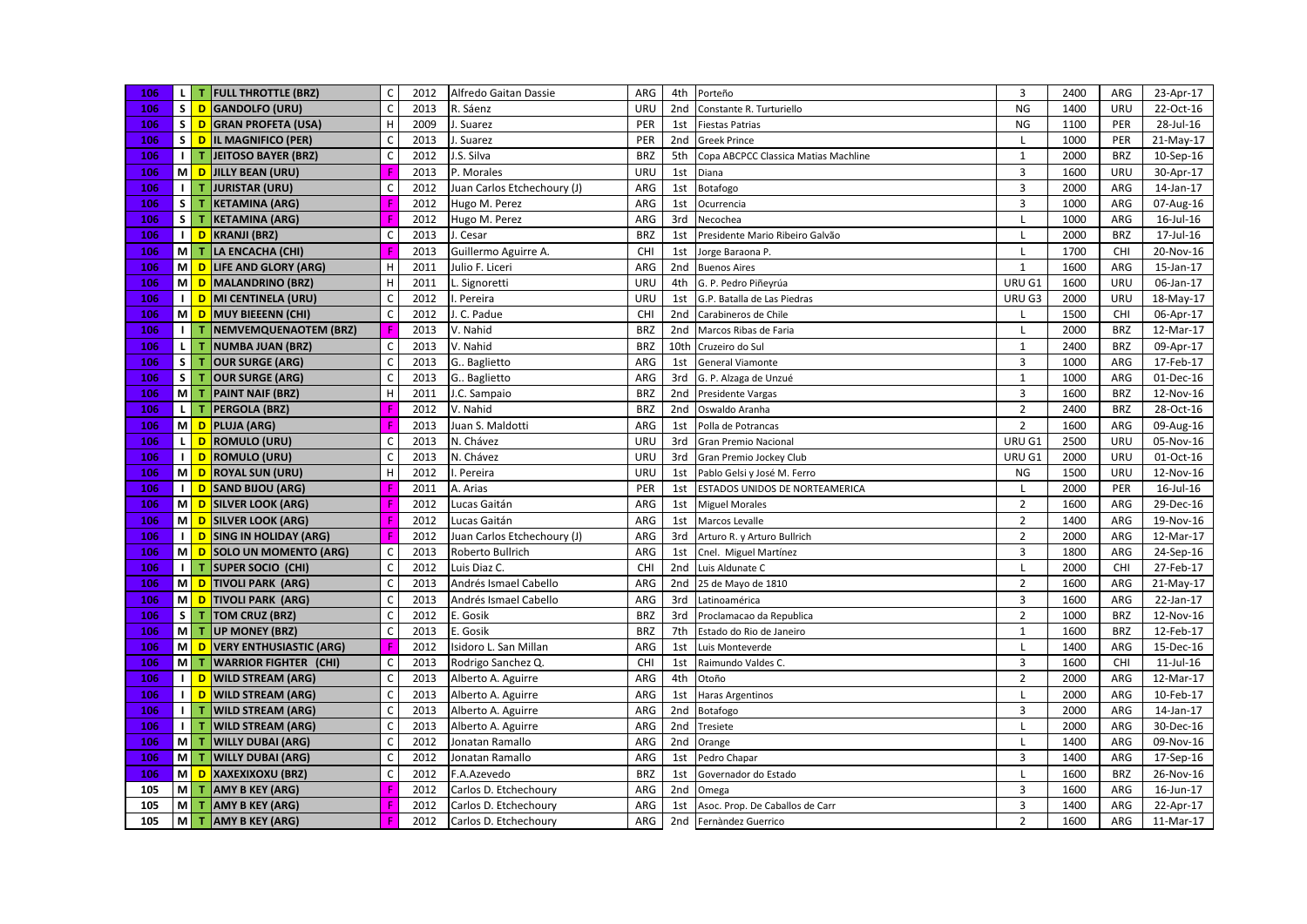| 105 |                   |     | M D AMY B KEY (ARG)          | F                         | 2012 | Carlos D. Etchechoury       | ARG        |                 | 2nd Miguel Juarez Celman             | 3              | 1600 | ARG        | 25-Feb-17       |
|-----|-------------------|-----|------------------------------|---------------------------|------|-----------------------------|------------|-----------------|--------------------------------------|----------------|------|------------|-----------------|
| 105 |                   | M T | <b>AMY B KEY (ARG)</b>       |                           | 2012 | Carlos D. Etchechoury       | ARG        | 1st             | Rep. Oriental del URU                | $\overline{3}$ | 1400 | ARG        | 16-Dec-16       |
| 105 |                   |     | M D AMY B KEY (ARG)          |                           | 2012 | Carlos D. Etchechoury       | ARG        |                 | 2nd Marcos Levalle                   | $\overline{2}$ | 1400 | ARG        | 19-Nov-16       |
| 105 |                   | M T | <b>AMY B KEY (ARG)</b>       |                           | 2012 | Carlos D. Etchechoury       | ARG        | 1st             | The Japan Racing Association         | L              | 1400 | ARG        | 28-Oct-16       |
| 105 | $\mathbf{L}$      | D   | <b>BROKEN GAME (USA)</b>     | M                         | 2011 | A. Arias                    | PER        | 2 <sub>nd</sub> | La Copa                              | $\overline{2}$ | 2200 | PER        | 23-Apr-17       |
| 105 | <b>M</b>          | т   | <b>CABIN SKY (BRZ)</b>       | M                         | 2011 | E. Gosik                    | <b>BRZ</b> | 1st             | Edmundo Pires de Oliveira Dias       |                | 1600 | <b>BRZ</b> | 11-Sep-16       |
| 105 | мI                |     | D CELESTIAL CANDY (ARG)      | M                         | 2011 | Juan Carlos Etchechoury (J) | ARG        | 1st             | Inès Victorica Roca                  | $\overline{3}$ | 1600 | ARG        | 02-Jul-16       |
| 105 | мI                | т   | <b>COMPARSERO (ARG)</b>      | $\mathsf{C}$              | 2013 | Alexis J, Paez              | ARG        | 1st             | Invasor                              | $\overline{2}$ | 1400 | ARG        | 30-Dec-16       |
| 105 | s l               | т   | <b>CORONADO REY (ARG)</b>    | $\mathsf C$               | 2013 | Juan A. Márquez             | ARG        | 4th             | Paraguay                             | $\overline{3}$ | 1000 | ARG        | 21-Aug-16       |
| 105 | S                 |     | D DEL CARAJO (CHI)           | $\mathsf C$               | 2013 | Patricio Baeza A.           | CHI        | 2 <sub>nd</sub> | Republica Argentina                  | <b>NG</b>      | 1400 | CHI        | 13-May-17       |
| 105 | <b>M</b>          | T   | <b>DENTELLE (BRZ)</b>        |                           | 2012 | R.Morgado Neto              | <b>BRZ</b> | 1st             | Carneiro                             | $\mathbf{I}$   | 1600 | <b>BRZ</b> | 11-Dec-16       |
| 105 | $\mathbf{L}$      | т   | <b>DENTELLE (BRZ)</b>        |                           | 2012 | R.Morgado Neto              | <b>BRZ</b> | 2nd             | Duque de Caxias                      | $\overline{2}$ | 2400 | <b>BRZ</b> | 05-Nov-16       |
| 105 | мI                | т   | DOÑA TANA (ARG)              |                           | 2012 | Nicolás Ferro               | ARG        | 1st             | Melgarejo                            | $\mathsf{L}$   | 1400 | ARG        | 30-Nov-16       |
| 105 | $\perp$           | T   | <b>DUST CUP (BRZ)</b>        |                           | 2012 | L. Esteves                  | <b>BRZ</b> | 1st             | Antonio Carlos Amorim                | L              | 2000 | <b>BRZ</b> | 05-Feb-17       |
| 105 | $\blacksquare$    | T.  | <b>EIFFEL (BRZ)</b>          |                           | 2012 | V. Nahid                    | <b>BRZ</b> | 3rd             | Marcos Ribas de Faria                | $\mathbf{I}$   | 2000 | <b>BRZ</b> | 12-Mar-17       |
| 105 | s l               |     | D EL VENTISQUERO (URU)       | $\mathsf H$               | 2011 | F. Santesteban              | URU        | 2nd             | Reapertura del Hip. De Maroñas       | URU G3         | 1000 | URU        | 25-Jun-17       |
| 105 | мI                |     | <b>D</b> EMPEROR SONY (BRZ)  | $\mathsf C$               | 2012 | E.Araujo                    | <b>BRZ</b> | 2 <sub>nd</sub> | Governador do Estado                 |                | 1600 | <b>BRZ</b> | 12-Nov-16       |
| 105 |                   |     | M D EQUALMAN (ARG)           | $\boldsymbol{\mathsf{H}}$ | 2011 | Fabio Hernan Mentucci       | ARG        | 1st             | Aniversario La Punta                 | L              | 1600 | ARG        | 07-Aug-16       |
| 105 |                   |     | M D EUZKO BILBAINO (ARG)     | H                         | 2011 | Carlos A. Bani              | ARG        | 1st             | Jorge Laffue                         | $\mathsf{L}$   | 1800 | ARG        | $20-Nov-16$     |
| 105 | $\blacksquare$    | T.  | <b>EXHIBITION (BRZ)</b>      | F                         | 2013 | W.G. Tosta                  | <b>BRZ</b> |                 | 2nd Pres. Hernani Azevedo Silva      | $\overline{2}$ | 2000 | <b>BRZ</b> | 25-Mar-17       |
| 105 | $\perp$           | T   | <b>EXHIBITION (BRZ)</b>      | F                         | 2013 | W.G. Tosta                  | <b>BRZ</b> | 2 <sub>nd</sub> | PRESIDENTE HERNANI AZEVEDO SILVA     | $\overline{2}$ | 2000 | <b>BRZ</b> | 25-Mar-17       |
| 105 | $\perp$           | T   | <b>EXHIBITION (BRZ)</b>      | F                         | 2013 | W.G. Tosta                  | <b>BRZ</b> | 4th             | Diana                                | $\mathbf{1}$   | 2000 | <b>BRZ</b> | 06-Nov-16       |
| 105 | $\mathsf{L}$      |     | <b>EXPRESSO (ARG)</b>        | $\mathsf C$               | 2013 | Carlos A. Meza Brunel       | ARG        | 3rd             | Chacabuco                            | $\overline{2}$ | 2400 | ARG        | 15-Jul-16       |
| 105 | M                 | т   | <b>FARRAH FAWCET (URU)</b>   | M                         | 2010 | D.L. Albres                 | <b>BRZ</b> | 1st             | Luiz Fernando Cirne Lima             | $\mathsf 3$    | 1800 | <b>BRZ</b> | 14-Aug-16       |
| 105 | $\mathbf{L}$      | т   | <b>FERMAGLIO (ARG)</b>       | $\,$ H                    | 2010 | Mario J. Palacios           | ARG        | 2nd             | Reg. Granaderos a Caballo            |                | 2200 | ARG        | 15-Mar-17       |
| 105 | s l               |     | D FLOPEADO (URU)             | $\mathsf H$               | 2012 | P. Combo                    | URU        | 1st             | Francia                              | $\mathsf{L}$   | 1000 | URU        | 03-Dec-16       |
| 105 | <b>L</b>          |     | D FORLAN (CHI)               | $\boldsymbol{\mathsf{H}}$ | 2011 | I. Donoso                   | CHI        | 4th             | Gran Premio Hipodromo Chile          | $\mathbf{1}$   | 2200 | CHI        | 06-May-17       |
| 105 | $\blacksquare$    | т   | <b>FRIENDLY'S (BRZ)</b>      |                           | 2013 | F. Borges                   | <b>BRZ</b> | 4th             | Diana                                | $\mathbf{1}$   | 2000 | <b>BRZ</b> | 12-Mar-17       |
| 105 | $\blacksquare$    | D   | <b>FRIENDS OF GOLD (BRZ)</b> | F                         | 2013 | A. Neto                     | <b>BRZ</b> | 1st             | RICARDO LARA VIDIGAL                 |                | 2000 | <b>BRZ</b> | 17-Dec-16       |
| 105 | $\blacksquare$    |     | D FRIENDS OF GOLD (BRZ)      | Æ                         | 2013 | A. Menegolo Neto            | <b>BRZ</b> | 1st             | Ricardo Lara Vidigal                 | L              | 2000 | <b>BRZ</b> | 24-Oct-16       |
| 105 |                   |     | M D FUZARCA (ARG)            | F                         | 2013 | Juan J. Etchechoury (H)     | ARG        | 2nd             | Polla de Potrancas                   | $\overline{2}$ | 1600 | ARG        | 09-Aug-16       |
| 105 |                   | M T | <b>GANIVET</b> (CHI)         | $\mathsf C$               | 2012 | P. Baeza                    | CHI        | 3rd             | <b>ISMAEL TOCORNAL</b>               | $\mathsf{L}$   | 1600 | CHI        | 05-Jun-17       |
| 105 | s l               |     | D GRAND FONETIC (ARG)        | H                         | 2012 | S. San Martín               | URU        | 1st             | José P. De Giuli y Rogelio Rodríguez | <b>NG</b>      | 1000 | URU        | 24-Sep-16       |
| 105 | s l               |     | D HINZ (ARG)                 | H                         | 2008 | Juan Ubilla P.              | CHI        | 2 <sub>nd</sub> | Selección De Velocistas              | $\overline{3}$ | 1000 | CHI        | 10-Dec-16       |
| 105 | $\vert$ s $\vert$ |     | D HIPOCRATES (PER)           | $\mathsf H$               | 2010 | D. Valdivia                 | PER        | 3rd             | <b>GREEK PRINCE</b>                  |                | 1000 | PER        | 21-May-17       |
| 105 |                   |     | S D ICEBOX (ARG)             | $\mathsf C$               | 2012 | Agustín O. Labanca          | ARG        | 1st             | Julio Corte                          | L              | 1100 | ARG        | 18-May-17       |
| 105 | мI                |     | D IN YOUR HONOR (ARG)        | $\mathsf C$               | 2013 | Alfredo Gaitan Dassie       | ARG        | 3rd             | G. P. Hipódromo de Palermo           | $\mathbf{1}$   | 1600 | ARG        | 12-Nov-16       |
| 105 | $\perp$           | т   | IN YOUR HONOR (ARG)          | $\mathsf C$               | 2013 | Alfredo Gaitan Dassie       | ARG        | 7th             | Jockey Club                          | $\mathbf{1}$   | 2000 | ARG        | 08-Oct-16       |
| 105 | мI                |     | <b>D</b> JON SNOW (BRZ)      | $\mathsf{C}$              | 2012 | V. Nahid                    | <b>BRZ</b> | 1st             | Salgado Filho                        | 3              | 1600 | <b>BRZ</b> | 06-Aug-16       |
| 105 | $\mathbf{L}$      |     | D JUILLIARD (ARG)            | M                         | 2011 | José L. Palacios            | ARG        | 1st             | Correas                              | $\overline{2}$ | 2500 | ARG        | 23-Jul-16       |
| 105 | $\blacksquare$    | D   | JUMP LADY (BRZ)              | M                         | 2011 | J. Firpo                    | URU        | 1st             | Los Haras                            | $\overline{3}$ | 2000 | URU        | 26-Feb-17       |
| 105 | <b>M</b>          | т   | <b>JUMP LADY (BRZ)</b>       | M                         | 2011 | J.L. Aranha                 | <b>BRZ</b> | 1st             | Presidente Fabio da Silva Prado      |                | 1800 | <b>BRZ</b> | 17-Jul-16       |
| 105 | E                 | т   | <b>LIGURERO (ARG)</b>        | $\mathsf{C}$              | 2013 | Nicolás Martín Ferro        | ARG        | 3rd             | Pueyrredón                           | $\overline{3}$ | 3000 | ARG        | 07-Aug-16       |
| 105 | $\mathsf{L}$      | T.  | <b>LIKE DESIRE (BRZ)</b>     | $\mathsf C$               | 2012 | D.Guignoni                  | <b>BRZ</b> | 2nd             | Dezesseis de Julho                   | $\overline{2}$ | 2400 | <b>BRZ</b> | 20-Aug-16       |
| 105 | $\mathsf{S}$      | T   | LUCKY WINTER (CHI)           | $\mathsf{C}$              | 2013 | Patricio Baeza A.           | CHI        | 1st             | Luis Larrain P.                      | $\mathsf{L}$   | 1300 | CHI        | 19-Aug-16       |
| 105 | мI                | T   | LUCKYSTRIKE (CHI)            | C                         | 2013 | Patricio Baeza A.           | CHI        | 3rd             | Raimundo Valdes C.                   | $\overline{3}$ | 1600 | CHI        | $11$ -Jul- $16$ |
| 105 | мI                | T   | MAGGIE LEE (PER)             | F                         | 2012 | A. Vasquez                  | PER        |                 | 1st India Brava                      | <b>NG</b>      | 1800 | PER        | 24-Sep-16       |